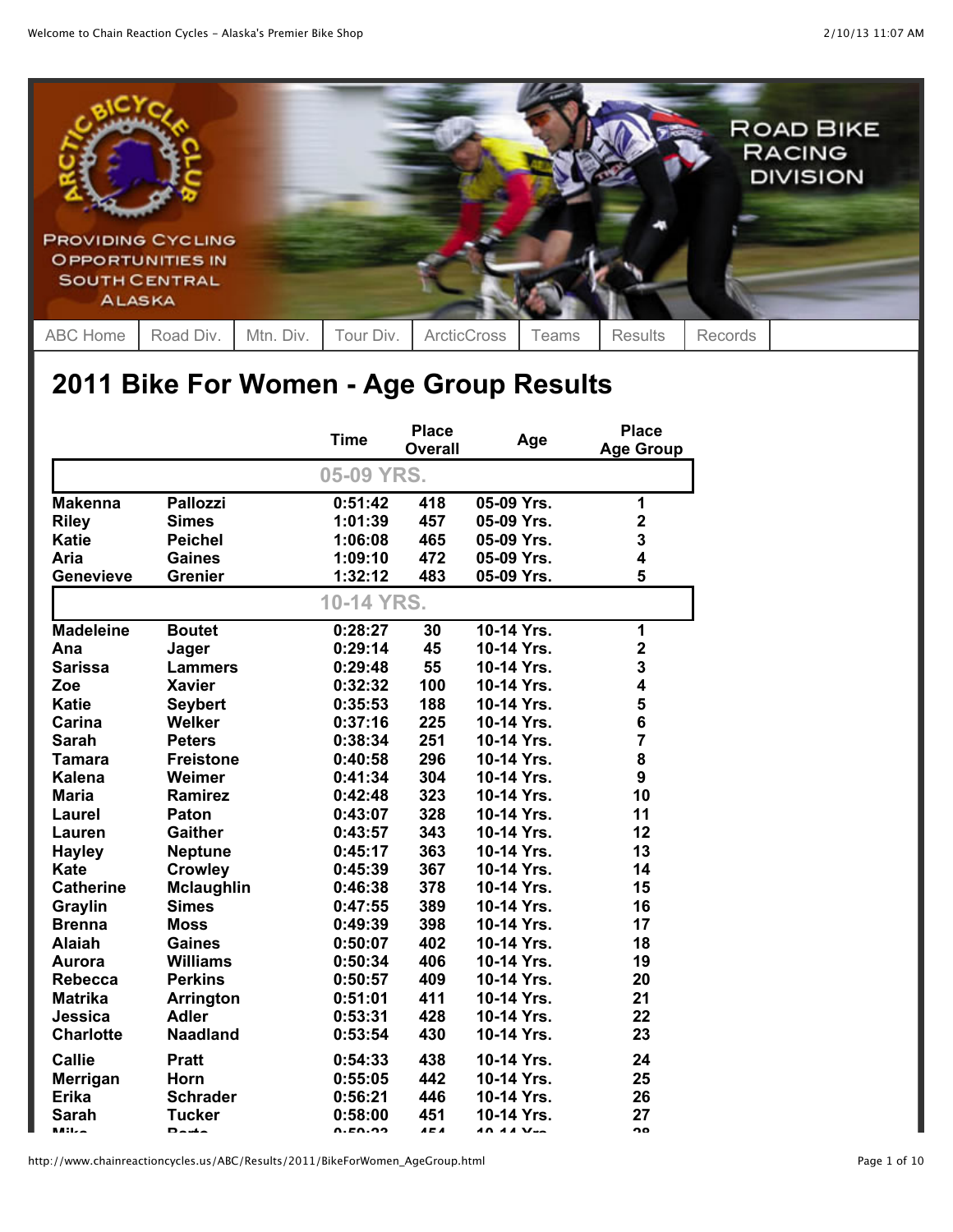| <b>IVIIKa</b>             | Darto                            | <b>U.39.43</b>     | 404                     | <b>TU-14 TTS.</b>        | ۷Ō                      |
|---------------------------|----------------------------------|--------------------|-------------------------|--------------------------|-------------------------|
| Mia                       | <b>Morones</b>                   | 1:01:28            | 456                     | 10-14 Yrs.               | 29                      |
| Sarah                     | <b>Earnhart</b>                  | 1:02:02            | 459                     | 10-14 Yrs.               | 30                      |
| <b>Madison</b>            | <b>Edwards</b>                   | 1:03:35            | 461                     | 10-14 Yrs.               | 31                      |
| <b>Mercedes</b>           | <b>Petrilla</b>                  | 1:05:07            | 463                     | 10-14 Yrs.               | 32                      |
| <b>Audrey</b>             | Hickman                          | 1:07:17            | 469                     | 10-14 Yrs.               | 33                      |
| Keegan                    | <b>Blain</b>                     | 1:16:39            | 476                     | 10-14 Yrs.               | 34                      |
| Grace                     | <b>Mcallister</b>                | 1:21:04            | 481                     | 10-14 Yrs.               | 35                      |
|                           |                                  |                    |                         |                          |                         |
|                           |                                  | 15-19 YRS.         |                         |                          |                         |
|                           |                                  |                    |                         |                          |                         |
| <b>Kinsey</b>             | Loan                             | 0:24:33            | $\overline{\mathbf{4}}$ | 15-19 Yrs.               | 1                       |
| <b>Stephanie</b>          | <b>Kirk</b>                      | 0:27:19            | 20                      | 15-19 Yrs.               | $\mathbf 2$             |
| <b>Sarah</b>              | <b>Freistone</b>                 | 0:32:31            | 98                      | 15-19 Yrs.               | 3                       |
| <b>Eliza</b>              | <b>Mcgownd</b>                   | 0:33:22            | 116                     | 15-19 Yrs.               | $\overline{\mathbf{4}}$ |
| <b>Alaina</b>             | <b>Prince</b>                    | 0:33:34            | 123                     | 15-19 Yrs.               | 5                       |
| <b>Morgan</b>             | <b>Summers</b>                   | 0:34:22            | 140                     | 15-19 Yrs.               | 6                       |
| <b>Amber</b>              | Weimer                           | 0:35:25            | 175                     | 15-19 Yrs.               | $\overline{7}$          |
| <b>Alicia</b>             | <b>Clemetson</b>                 | 0:37:07            | 222                     | 15-19 Yrs.               | 8                       |
| Laura                     | <b>Mcduffie</b>                  | 0:37:35            | 234                     | 15-19 Yrs.               | 9                       |
|                           | Weimer                           | 0:38:34            | 252                     | 15-19 Yrs.               | 10                      |
| <b>Morgan</b>             |                                  |                    |                         |                          |                         |
| Angela                    | <b>Piccard</b>                   | 0:39:02            | 262                     | 15-19 Yrs.               | 11                      |
| <b>Morgan</b>             | <b>Brown</b>                     | 0:42:18            | 312                     | 15-19 Yrs.               | 12                      |
| <b>Brooke</b>             | <b>Deans</b>                     | 0:42:45            | 322                     | 15-19 Yrs.               | 13                      |
| <b>Brit</b>               | <b>Murphy</b>                    | 0:43:11            | 329                     | 15-19 Yrs.               | 14                      |
| <b>Elizabeth</b>          | <b>Strom</b>                     | 0:45:43            | 370                     | 15-19 Yrs.               | 15                      |
| <b>Heather</b>            | <b>Greiner</b>                   | 0:47:11            | 384                     | 15-19 Yrs.               | 16                      |
| <b>Merielle</b>           | Vania                            | 1:06:50            | 467                     | 15-19 Yrs.               | 17                      |
| Katy                      | <b>Culver</b>                    | 1:07:05            | 468                     | 15-19 Yrs.               | 18                      |
| <b>Emma</b>               | <b>Minge</b>                     | 1:07:21            | 470                     | 15-19 Yrs.               | 19                      |
|                           |                                  |                    |                         |                          |                         |
|                           |                                  |                    |                         |                          |                         |
|                           |                                  | 20-24 YRS.         |                         |                          |                         |
|                           |                                  |                    |                         |                          |                         |
| Lauren                    | <b>Fritz</b>                     | 0:27:22            | 22                      | 20-24 Yrs.               | 1                       |
| <b>Stephanie</b>          | <b>Manning</b>                   | 0:31:58            | 88                      | 20-24 Yrs.               | $\mathbf 2$             |
| <b>Kelsey</b>             | <b>Tranel</b>                    | 0:34:49            | 152                     | 20-24 Yrs.               | 3                       |
| <b>Danielle</b>           | Fay                              | 0:36:12            | 199                     | 20-24 Yrs.               | $\overline{\mathbf{4}}$ |
| Aurora                    | <b>Hablett</b>                   | 0:36:27            | 209                     | 20-24 Yrs.               | 5                       |
| <b>Erica</b>              | <b>Mitchell</b>                  | 0:37:45            | 238                     | 20-24 Yrs.               | 6                       |
| <b>Rachel</b>             | Faria                            | 0:38:47            | 257                     | 20-24 Yrs.               | $\overline{7}$          |
| <b>Erikka</b>             | <b>Viehman</b>                   | 0:40:27            | 284                     | 20-24 Yrs.               | 8                       |
|                           |                                  |                    |                         |                          |                         |
| <b>Natasha</b>            | <b>Sorenson</b>                  | 0:47:08            | 383                     | 20-24 Yrs.               | $\boldsymbol{9}$        |
| <b>Christina</b>          | Grande                           | 0:29:04            | 40                      | 25-29 Yrs.               | 1                       |
| <b>Karrianna</b>          | Gallagher                        | 0:29:40            | 51                      | 25-29 Yrs.               | $\mathbf 2$             |
| Keri                      | Koger                            | 0:29:50            | 57                      | 25-29 Yrs.               | 3                       |
| Jenny                     | <b>Jemison</b>                   | 0:30:52            | 70                      | 25-29 Yrs.               | $\overline{\mathbf{4}}$ |
| <b>Sara</b>               | Rottman                          | 0:31:12            | 75                      | 25-29 Yrs.               | ${\bf 5}$               |
| <b>Audrey</b>             | <b>Paule</b>                     | 0:31:21            | 80                      | 25-29 Yrs.               | 6                       |
| <b>Kimi</b>               | <b>Elliott</b>                   | 0:31:52            | 85                      | 25-29 Yrs.               | $\overline{\mathbf{7}}$ |
| Kacy                      | <b>Hillman</b>                   | 0:32:01            | 89                      | 25-29 Yrs.               | 8                       |
| Kimberly                  | Osburn                           | 0:33:02            | 110                     | 25-29 Yrs.               | 9                       |
|                           |                                  |                    |                         |                          |                         |
| Jodie                     | <b>Oates</b>                     | 0:33:22            | 117                     | 25-29 Yrs.               | 10                      |
| <b>Kristin</b>            | Papp                             | 0:34:04            | 135                     | 25-29 Yrs.               | 11                      |
| Alia                      | <b>Parker</b>                    | 0:34:34            | 147                     | 25-29 Yrs.               | 12                      |
| <b>Elinor</b>             | <b>Harrington</b>                | 0:35:16            | 167                     | 25-29 Yrs.               | 13                      |
| Abby                      | <b>Beltz</b>                     | 0:35:20            | 171                     | 25-29 Yrs.               | 14                      |
| <b>Kristen</b>            | <b>Newcomer</b>                  |                    |                         | 25-29 Yrs.               |                         |
|                           |                                  | 0:36:30            | 210                     |                          | 15                      |
| Leland                    | <b>Reed</b>                      | 0:37:16            | 226                     | 25-29 Yrs.               | 16                      |
| <b>Crystal</b><br>Jessica | <b>Miller</b><br><b>Faulkner</b> | 0:39:26<br>0:39:32 | 269<br>270              | 25-29 Yrs.<br>25-29 Yrs. | 17<br>18                |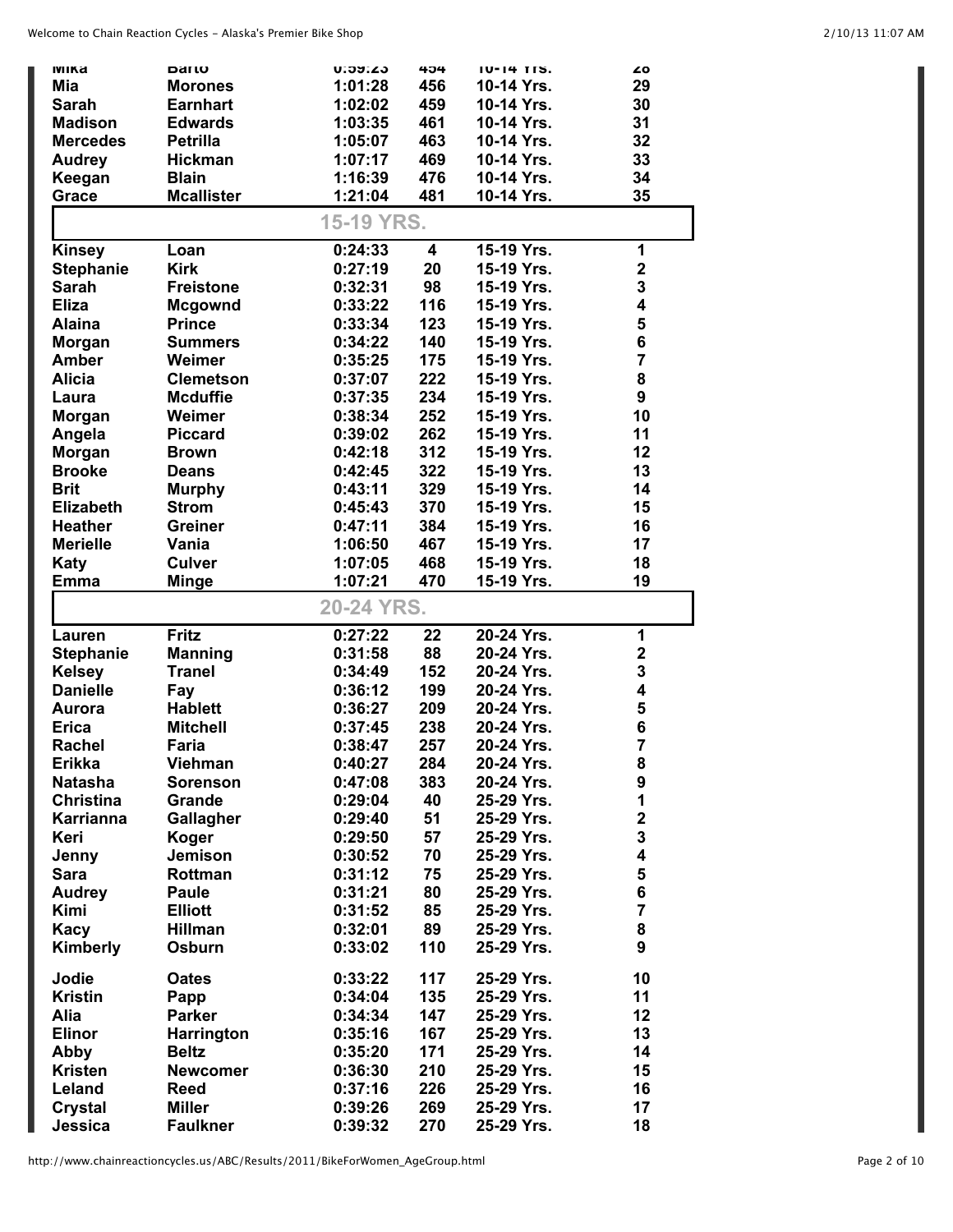| <b>Rachel</b>    | <b>Glaister</b>   | 0:39:51            | 275                     | 25-29 Yrs. | 19                      |
|------------------|-------------------|--------------------|-------------------------|------------|-------------------------|
| <b>Brittany</b>  | <b>Keener</b>     | 0:40:40            | 287                     | 25-29 Yrs. | 20                      |
| Kate             | Johnson           | 0:40:57            | 295                     | 25-29 Yrs. | 21                      |
| Ali              | <b>Marvin</b>     | 0:43:19            | 332                     | 25-29 Yrs. | 22                      |
| <b>Genevieve</b> | <b>Burns</b>      | 0:43:50            | 341                     | 25-29 Yrs. | 23                      |
| <b>Niki</b>      | <b>Underwood</b>  | 0:43:52            | 342                     | 25-29 Yrs. | 24                      |
| <b>Rebekah</b>   | Luhrs             | 0:44:01            | 344                     | 25-29 Yrs. | 25                      |
| Fauna            | Reynvaan          | 0:44:47            | 353                     | 25-29 Yrs. | 26                      |
| <b>Deanna</b>    | Roering           | 0:46:26            | 375                     | 25-29 Yrs. | 27                      |
| <b>Alicia</b>    | <b>Smith</b>      | 0:49:50            | 400                     | 25-29 Yrs. | 28                      |
| <b>Jennifer</b>  | <b>Parkhurst</b>  | 0:50:20            | 404                     | 25-29 Yrs. | 29                      |
| Anna             | <b>Bierce</b>     | 0:50:22            | 405                     | 25-29 Yrs. | 30                      |
| <b>Becky</b>     | Houghten          | 0:51:04            | 412                     | 25-29 Yrs. | 31                      |
| <b>Victoria</b>  | <b>Hillwig</b>    | 0:51:26            | 417                     | 25-29 Yrs. | 32                      |
| <b>Shawnee</b>   | Vanderpool        | 0:53:23            | 426                     | 25-29 Yrs. | 33                      |
| <b>Katie</b>     | <b>Burzinski</b>  | 0:57:15            | 448                     | 25-29 Yrs. | 34                      |
| <b>Allison</b>   | <b>Chandler</b>   | 1:06:36            | 466                     | 25-29 Yrs. | 35                      |
|                  |                   |                    |                         |            |                         |
|                  |                   | 30-34 YRS.         |                         |            |                         |
| <b>Amber</b>     | <b>Stull</b>      | 0:24:01            | $\overline{\mathbf{3}}$ | 30-34 Yrs. | 1                       |
| <b>Martha</b>    | <b>Marlow</b>     | 0:26:26            | 14                      | 30-34 Yrs. | $\overline{\mathbf{2}}$ |
| <b>Kelly</b>     | <b>Carson</b>     | 0:26:35            | 16                      | 30-34 Yrs. | 3                       |
| Carrie           | <b>Setian</b>     | 0:27:54            | 27                      | 30-34 Yrs. | 4                       |
| <b>Christina</b> | Lindh             | 0:27:57            | 28                      | 30-34 Yrs. | 5                       |
| <b>Erica</b>     | White             | 0:28:35            | 31                      | 30-34 Yrs. | 6                       |
| <b>Heather</b>   | Hogge             | 0:30:03            | 60                      | 30-34 Yrs. | $\overline{7}$          |
| <b>Heather</b>   | <b>Wilson</b>     | 0:31:12            | 76                      | 30-34 Yrs. | 8                       |
| <b>Beth</b>      | Calabro           | 0:31:18            | 79                      | 30-34 Yrs. | 9                       |
| Amy              | <b>Reed</b>       | 0:32:34            | 103                     | 30-34 Yrs. | 10                      |
| <b>Amber</b>     | <b>Myers</b>      | 0:33:45            | 129                     | 30-34 Yrs. | 11                      |
| Jessica          | Rauchenstein      | 0:34:18            | 139                     | 30-34 Yrs. | 12                      |
| <b>Bridget</b>   | Paule             | 0:34:24            | 142                     | 30-34 Yrs. | 13                      |
| <b>Melonnie</b>  | Amundson          | 0:34:27            | 143                     | 30-34 Yrs. | 14                      |
| <b>Monica</b>    | <b>Mcteague</b>   | 0:35:03            | 159                     | 30-34 Yrs. | 15                      |
| <b>Sara</b>      | <b>Mccormick</b>  | 0:35:05            | 161                     | 30-34 Yrs. | 16                      |
| Ann              | Ashley            | 0:35:11            | 164                     | 30-34 Yrs. | 17                      |
| <b>Tana</b>      | <b>Stone</b>      | 0:35:18            | 169                     | 30-34 Yrs. | 18                      |
| Tracey           | Anderson          | 0:35:20            | 172                     | 30-34 Yrs  | 19                      |
| <b>Melanie</b>   | Gehman            | 0:35:38            | 180                     | 30-34 Yrs. | 20                      |
| <b>Margaret</b>  | Young             | 0:36:03            | 193                     | 30-34 Yrs. | 21                      |
| <b>Valerie</b>   | <b>Blajeski</b>   | 0:36:32            | 212                     | 30-34 Yrs. | 22                      |
| Lu               | Gallego           | 0:36:52            | 218                     | 30-34 Yrs. | 23                      |
| <b>Tara</b>      | <b>Adams</b>      | 0:36:57            | 219                     | 30-34 Yrs. | 24                      |
| <b>Ann Marie</b> | <b>Bott</b>       | 0:37:00            | 221                     | 30-34 Yrs. | 25                      |
| Veronica         | <b>Bunch</b>      | 0:37:48            | 240                     | 30-34 Yrs. | 26                      |
| Abi              | <b>Brock</b>      | 0:38:11            | 245                     | 30-34 Yrs. | 27                      |
|                  | <b>Kulin</b>      |                    |                         | 30-34 Yrs. |                         |
| Tara             |                   | 0:38:25<br>0:38:46 | 248<br>256              |            | 28<br>29                |
| <b>Sara</b>      | <b>Turner</b>     |                    |                         | 30-34 Yrs. |                         |
| Justyna          | <b>Raszewska</b>  | 0:39:21            | 266                     | 30-34 Yrs. | 30                      |
| Amanda           | <b>Hays</b>       | 0:39:43            | 274                     | 30-34 Yrs. | 31                      |
| <b>Secora</b>    | <b>Patterson</b>  | 0:39:58            | 278                     | 30-34 Yrs. | 32                      |
| Judy             | <b>Thompson</b>   | 0:39:58            | 279                     | 30-34 Yrs. | 33                      |
| Erin             | <b>Somaduroff</b> | 0:40:22            | 283                     | 30-34 Yrs. | 34                      |
| Kimberly         | Sledgister        | 0:40:41            | 288                     | 30-34 Yrs. | 35                      |
| Wendy            | <b>Manninen</b>   | 0:40:49            | 292                     | 30-34 Yrs. | 36                      |
| <b>Katie</b>     | <b>Blake</b>      | 0:41:50            | 308                     | 30-34 Yrs. | 37                      |
| Lori             | Olson             | 0:42:06            | 311                     | 30-34 Yrs. | 38                      |

**Aimee Marvel 0:43:17 331 30-34 Yrs. 39**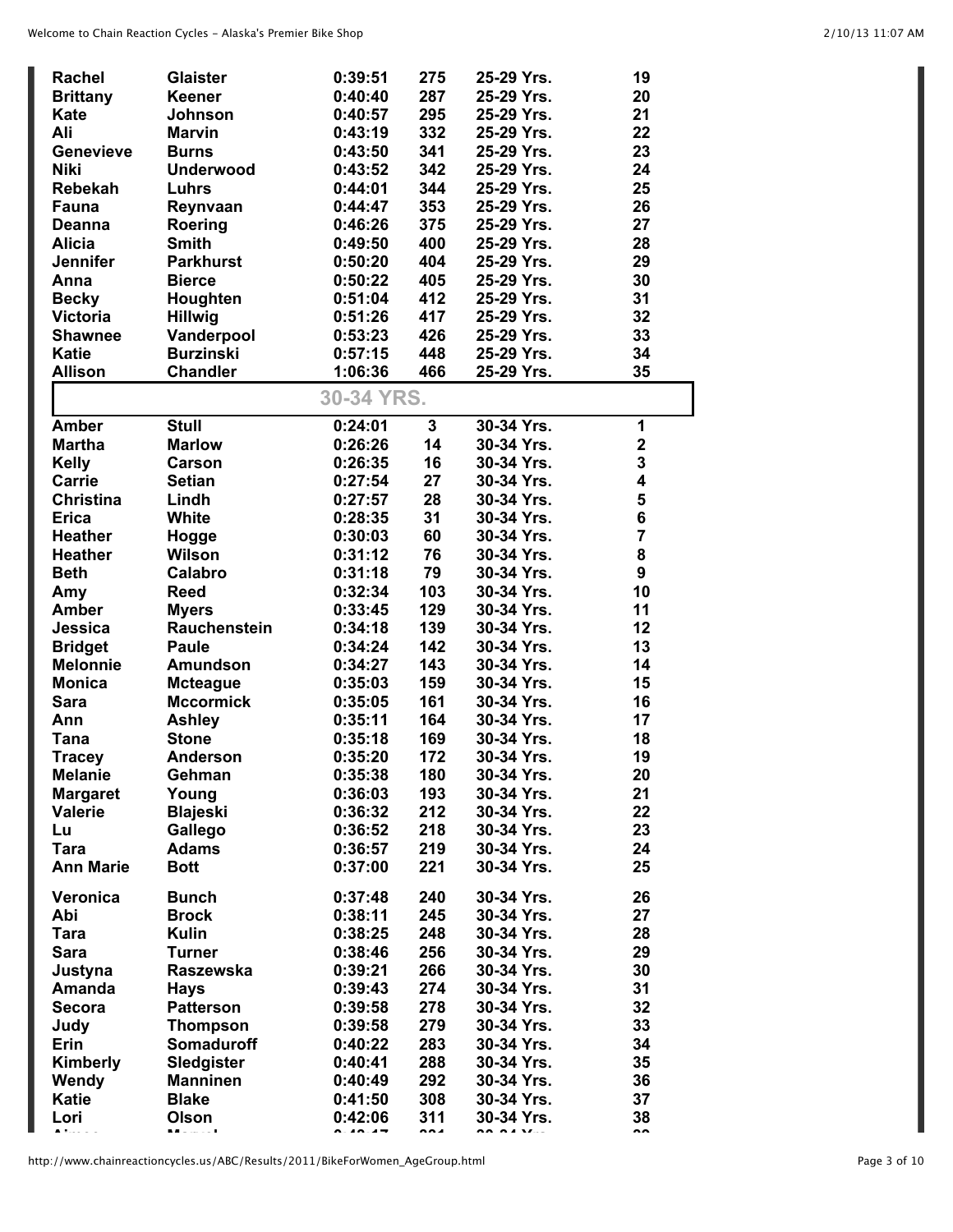| Aimee            | <b>Marvel</b>         | 0:43:17    | 331        | 30-34 Yrs. | 39             |
|------------------|-----------------------|------------|------------|------------|----------------|
| Ophelia          | Yang                  | 0:44:17    | 348        | 30-34 Yrs. | 40             |
| <b>Miranda</b>   | <b>Burzinski</b>      | 0:44:40    | 351        | 30-34 Yrs. | 41             |
| Meaghan          | <b>Howard</b>         | 0:44:49    | 354        | 30-34 Yrs. | 42             |
| <b>Adele</b>     | <b>Fetter</b>         | 0:45:39    | 368        | 30-34 Yrs. | 43             |
| <b>Jennifer</b>  | <b>Mainor</b>         | 0:46:27    | 376        | 30-34 Yrs. | 44             |
| Dana             | <b>Nunn</b>           | 0:48:08    | 391        | 30-34 Yrs. | 45             |
| Laura            | <b>Schneller</b>      | 0:50:42    | 407        | 30-34 Yrs. | 46             |
| <b>Amber</b>     | <b>Hess</b>           | 0:53:17    | 425        | 30-34 Yrs. | 47             |
| <b>Autumn</b>    | <b>Hoibakk</b>        | 0:53:58    | 432        | 30-34 Yrs. | 48             |
| Eva              | <b>Prieto</b>         | 1:11:54    | 473        | 30-34 Yrs. | 49             |
| Janece           | <b>Ellers</b>         | 1:18:57    | 480        | 30-34 Yrs. | 50             |
|                  |                       |            |            |            |                |
|                  |                       | 35-39 YRS. |            |            |                |
| <b>Shannon</b>   | <b>Donley</b>         | 0:23:08    | 1          | 35-39 Yrs. | 1              |
| Joleen           | <b>Smith</b>          | 0:25:44    | 9          | 35-39 Yrs. | $\mathbf{2}$   |
| Rebecca          | <b>Mckee</b>          | 0:26:12    | 11         | 35-39 Yrs. | 3              |
| <b>Renee</b>     | <b>Millard</b>        | 0:27:16    | 18         | 35-39 Yrs. | 4              |
| Jodi             | <b>Mclaughlin</b>     | 0:28:59    | 38         | 35-39 Yrs. | 5              |
| <b>Stacey</b>    | Kolstad               | 0:29:01    | 39         | 35-39 Yrs. | 6              |
| <b>Jennifer</b>  | <b>Sees</b>           | 0:29:04    | 41         | 35-39 Yrs. | $\overline{7}$ |
| <b>Melanie</b>   | <b>Hunter</b>         | 0:29:13    | 44         | 35-39 Yrs. | 8              |
| Julie            | Vogler                | 0:29:27    | 48         | 35-39 Yrs. | 9              |
| Jill             | <b>Simek</b>          | 0:29:46    | 53         | 35-39 Yrs. | 10             |
| Julie            | <b>Austerman</b>      | 0:30:09    | 62         | 35-39 Yrs. | 11             |
| Anne             | <b>Thomas</b>         | 0:31:46    | 82         | 35-39 Yrs. | 12             |
| Rachel           | <b>Hopkins</b>        | 0:32:06    | 91         | 35-39 Yrs. | 13             |
| <b>Diana</b>     | <b>Carter</b>         | 0:32:33    | 102        | 35-39 Yrs. | 14             |
| Marta            | <b>Mueller</b>        | 0:33:02    | 111        | 35-39 Yrs. | 15             |
|                  |                       | 0:33:30    | 121        | 35-39 Yrs. | 16             |
| Lee              | <b>Madison-gravel</b> |            |            |            |                |
| Angela           | <b>Stewart</b>        | 0:33:35    | 124<br>127 | 35-39 Yrs. | 17             |
| <b>Katrina</b>   | Cooper                | 0:33:42    |            | 35-39 Yrs. | 18             |
| <b>Kristi</b>    | <b>Mercer</b>         | 0:33:54    | 133        | 35-39 Yrs. | 19             |
| Andrea           | Vinyard               | 0:34:00    | 134        | 35-39 Yrs. | 20             |
| Van              | Le                    | 0:34:51    | 153        | 35-39 Yrs. | 21             |
| <b>Colleen</b>   | <b>Carlson</b>        | 0:34:57    | 155        | 35-39 Yrs. | 22             |
| <b>Elisa</b>     | <b>Singleton</b>      | 0:35:15    | 166        | 35-39 Yrs. | 23             |
| Julie            | Denny                 | 0:35:30    | 176        | 35-39 Yrs. | 24             |
| <b>Erika</b>     | <b>Braun</b>          | 0:35:47    | 184        | 35-39 Yrs. | 25             |
| Gretchen         | <b>Clark-Ross</b>     | 0:35:55    | 190        | 35-39 Yrs. | 26             |
| <b>Elizabeth</b> | <b>Rawlins</b>        | 0:36:08    | 195        | 35-39 Yrs. | 27             |
| <b>Heather</b>   | Campfield             | 0:36:11    | 198        | 35-39 Yrs. | 28             |
| Pam              | <b>Smith</b>          | 0:36:14    | 200        | 35-39 Yrs. | 29             |
| Laura            | <b>Mclaughlin</b>     | 0:36:35    | 214        | 35-39 Yrs. | 30             |
| Renae            | <b>Sather</b>         | 0:36:39    | 217        | 35-39 Yrs. | 31             |
|                  |                       | 0:37:14    | 224        | 35-39 Yrs. | 32             |
| Anna             | <b>Bryant</b>         |            |            |            |                |
| Jodi             | Kay                   | 0:37:28    | 232        | 35-39 Yrs. | 33             |
| <b>Michele</b>   | <b>Stapley</b>        | 0:37:37    | 235        | 35-39 Yrs. | 34             |
| Amy              | <b>Brumbaugh</b>      | 0:38:50    | 258        | 35-39 Yrs. | 35             |
| Tori             | Mejia                 | 0:39:51    | 276        | 35-39 Yrs. | 36             |
| <b>Colleen</b>   | Libbey                | 0:41:29    | 303        | 35-39 Yrs. | 37             |
| Alisha           | <b>Deans</b>          | 0:42:19    | 313        | 35-39 Yrs. | 38             |
| <b>Deanna</b>    | <b>Blazejewski</b>    | 0:42:33    | 320        | 35-39 Yrs. | 39             |
| Heidi            | <b>Brittain</b>       | 0:42:38    | 321        | 35-39 Yrs. | 40             |
| <b>Beth</b>      | <b>Amrich</b>         | 0:42:53    | 324        | 35-39 Yrs. | 41             |
| Carrie           | <b>Eischens</b>       | 0:44:26    | 349        | 35-39 Yrs. | 42             |
| Angelica         | <b>Bayer</b>          | 0:44:55    | 355        | 35-39 Yrs. | 43             |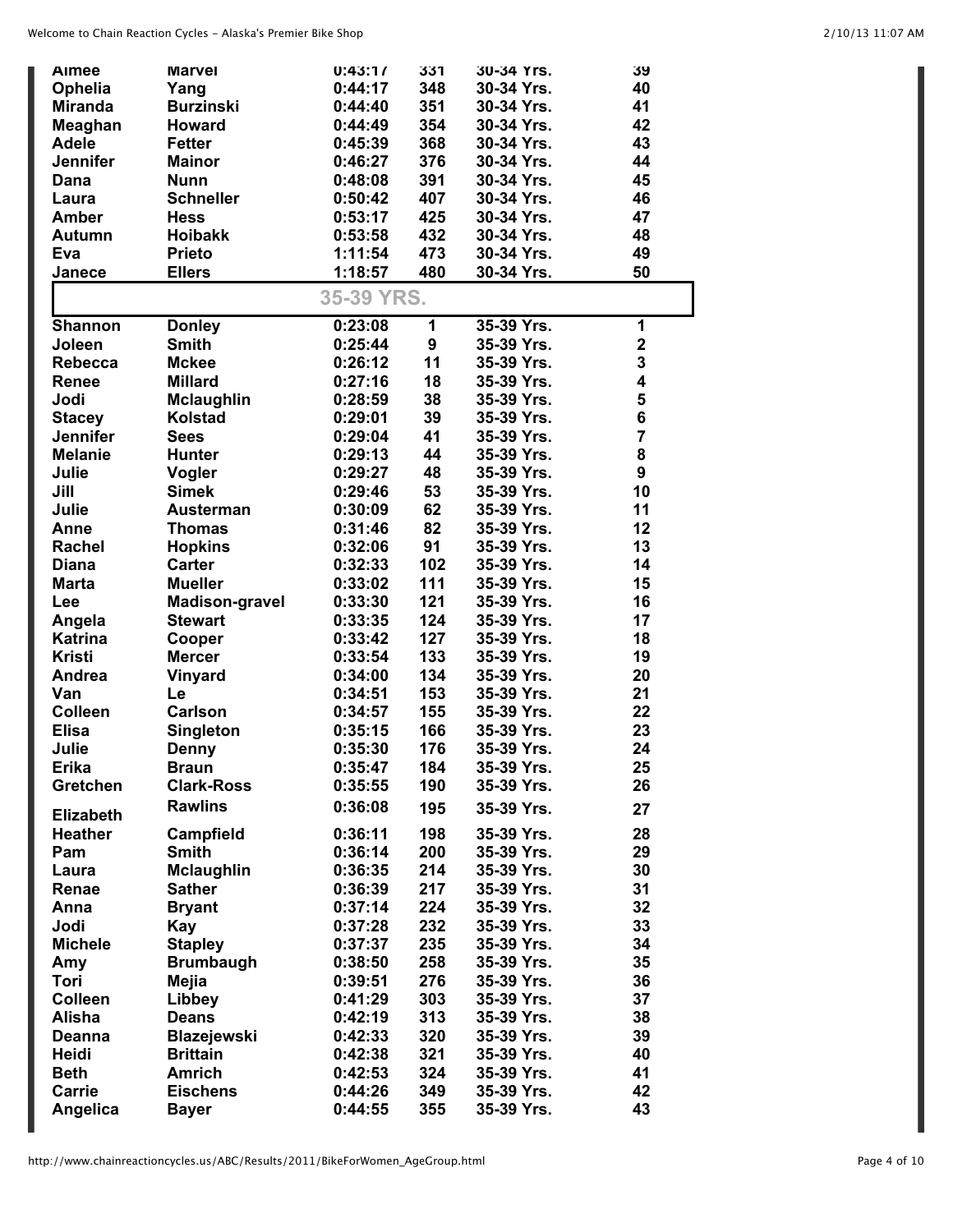| 379<br><b>Michelli</b><br><b>Warren</b><br>0:46:41<br>35-39 Yrs.<br>45<br>390<br>46<br><b>Michelle</b><br>Yatchyshyn<br>0:48:00<br>35-39 Yrs.<br>401<br>35-39 Yrs.<br>47<br><b>Helen</b><br>Mcdougall<br>0:49:52<br>Sherwood<br>414<br>48<br><b>Kristin</b><br>0:51:09<br>35-39 Yrs.<br>423<br>35-39 Yrs.<br><b>Jennifer</b><br>0:52:53<br>49<br>Hodge<br><b>Naadland</b><br>427<br>50<br>Lisa<br>0:53:29<br>35-39 Yrs.<br>429<br><b>Michelle</b><br>35-39 Yrs.<br>51<br><b>Keller</b><br>0:53:36<br>435<br>35-39 Yrs.<br>52<br><b>Jennifer</b><br>0:54:23<br>Greene<br>443<br>35-39 Yrs.<br>53<br>0:55:16<br>Jenni<br>Faris<br>453<br>0:59:08<br>35-39 Yrs.<br>54<br>Kathryn<br><b>Bevis</b><br>462<br>35-39 Yrs.<br>55<br><b>Petrilla</b><br>1:04:49<br><b>Roxy</b><br>1:16:39<br>477<br><b>Blain</b><br>35-39 Yrs.<br>56<br><b>Tracey</b><br>40-44 YRS.<br>0:24:38<br>5<br>40-44 Yrs.<br>1<br>Jenna<br>App<br>6<br>$\mathbf 2$<br><b>Kristi</b><br>Waythomas<br>0:25:03<br>40-44 Yrs.<br>$\overline{7}$<br>3<br>40-44 Yrs.<br><b>Brady</b><br>0:25:16<br>Laurel<br>8<br>4<br>Watson<br>0:25:38<br>40-44 Yrs.<br>Deana<br>5<br>Winn<br>12<br><b>Danelle</b><br>0:26:17<br>40-44 Yrs.<br>6<br>15<br><b>Colleen</b><br><b>Franks</b><br>0:26:30<br>40-44 Yrs.<br>7<br>23<br>40-44 Yrs.<br>Andrea<br>Ward<br>0:27:32<br>8<br>24<br>Erin<br>0:27:43<br>40-44 Yrs.<br><b>Beam</b><br>25<br>9<br><b>Steinberg</b><br>0:27:51<br>40-44 Yrs.<br><b>Stacy</b><br>10<br>29<br><b>Almond</b><br>0:28:12<br>40-44 Yrs.<br><b>Stacey</b><br>32<br>40-44 Yrs.<br>11<br><b>Shannon</b><br>Titzel<br>0:28:37<br><b>Dinwoodie</b><br>37<br>40-44 Yrs.<br>12<br>0:28:54<br>Dawn<br>46<br>40-44 Yrs.<br>13<br><b>Kirk</b><br>0:29:21<br><b>Tanya</b><br>50<br>40-44 Yrs.<br>14<br><b>Karen</b><br>0:29:35<br><b>Benning</b><br><b>Klein</b><br>0:29:40<br>52<br>40-44 Yrs.<br>15<br>Amy<br>54<br>16<br><b>Davis</b><br>0:29:46<br>40-44 Yrs.<br>Lana<br>58<br>40-44 Yrs.<br>17<br><b>Fiona</b><br><b>Peichel</b><br>0:29:57<br>66<br>18<br><b>Traci</b><br><b>Bradford</b><br>0:30:18<br>40-44 Yrs.<br>68<br>19<br><b>Shelly</b><br><b>Schwenn</b><br>0:30:23<br>40-44 Yrs.<br>71<br>20<br><b>Bronwyn</b><br>0:30:52<br>40-44 Yrs.<br><b>Haynes</b><br><b>Jennifer</b><br>0:31:16<br>78<br>40-44 Yrs.<br>21<br>Liepa<br>0:31:53<br>86<br>22<br>40-44 Yrs.<br>Lori<br><b>Davey</b><br><b>Alycia</b><br><b>Beiergrohslein</b><br>0:32:04<br>90<br>40-44 Yrs.<br>23<br>Caren<br>92<br><b>Carlson</b><br>0:32:06<br>40-44 Yrs.<br>24<br>94<br>25<br><b>Dianna</b><br><b>Clemetson</b><br>0:32:15<br>40-44 Yrs.<br>97<br>26<br><b>Harrison</b><br>0:32:25<br>40-44 Yrs.<br>Anna<br>107<br>27<br><b>Stephanie</b><br><b>Schroeder</b><br>0:32:50<br>40-44 Yrs.<br><b>Moe Willis</b><br>113<br>28<br>0:33:08<br>40-44 Yrs.<br>Wendy<br>114<br>29<br><b>Otten</b><br>0:33:15<br>40-44 Yrs.<br><b>Issa</b><br>120<br>30<br><b>Sandra</b><br><b>Hernandez</b><br>0:33:29<br>40-44 Yrs.<br>131<br>31<br>Gina<br><b>Dundas</b><br>0:33:50<br>40-44 Yrs.<br>148<br>32<br>Cindy<br><b>Clifton</b><br>0:34:36<br>40-44 Yrs.<br>150<br>33<br><b>Marla</b><br>Jakab<br>0:34:41<br>40-44 Yrs.<br>156<br>40-44 Yrs.<br>34<br>Paola<br><b>Banchero</b><br>0:34:57<br>157<br>40-44 Yrs.<br>35<br>0:35:00<br>Liane<br><b>Nagata</b><br>163<br>36<br>0:35:08<br>40-44 Yrs.<br><b>Beth</b><br><b>Mcnaughton</b><br>165<br>40-44 Yrs.<br>37<br>Mel<br>Chapman<br>0:35:14<br>168<br>0:35:16<br>40-44 Yrs.<br>38<br><b>Cheryl</b><br><b>Campbell</b><br>0:35:20<br>173<br>40-44 Yrs.<br>39<br>Carolyn<br><b>Conley</b><br>181<br>40<br>Jorgensen<br>0:35:38<br>40-44 Yrs.<br>Lora<br><b>Krenz</b><br>185<br>40-44 Yrs.<br>41<br><b>Holly</b><br>0:35:47<br>42<br>Jessica<br><b>Norton</b><br>0:35:48<br>186<br>40-44 Yrs. | <b>Stephanie</b> | Lyken | 0:45:28 | 365 | 35-39 Yrs. | 44 |
|-------------------------------------------------------------------------------------------------------------------------------------------------------------------------------------------------------------------------------------------------------------------------------------------------------------------------------------------------------------------------------------------------------------------------------------------------------------------------------------------------------------------------------------------------------------------------------------------------------------------------------------------------------------------------------------------------------------------------------------------------------------------------------------------------------------------------------------------------------------------------------------------------------------------------------------------------------------------------------------------------------------------------------------------------------------------------------------------------------------------------------------------------------------------------------------------------------------------------------------------------------------------------------------------------------------------------------------------------------------------------------------------------------------------------------------------------------------------------------------------------------------------------------------------------------------------------------------------------------------------------------------------------------------------------------------------------------------------------------------------------------------------------------------------------------------------------------------------------------------------------------------------------------------------------------------------------------------------------------------------------------------------------------------------------------------------------------------------------------------------------------------------------------------------------------------------------------------------------------------------------------------------------------------------------------------------------------------------------------------------------------------------------------------------------------------------------------------------------------------------------------------------------------------------------------------------------------------------------------------------------------------------------------------------------------------------------------------------------------------------------------------------------------------------------------------------------------------------------------------------------------------------------------------------------------------------------------------------------------------------------------------------------------------------------------------------------------------------------------------------------------------------------------------------------------------------------------------------------------------------------------------------------------------------------------------------------------------------------------------------------------------------------------------------------------------------------------------------------------------------------------------------------------------------------------------------------------------------------------------------------------------------------------------------------------------------------------------------------------------------------------------------------------|------------------|-------|---------|-----|------------|----|
|                                                                                                                                                                                                                                                                                                                                                                                                                                                                                                                                                                                                                                                                                                                                                                                                                                                                                                                                                                                                                                                                                                                                                                                                                                                                                                                                                                                                                                                                                                                                                                                                                                                                                                                                                                                                                                                                                                                                                                                                                                                                                                                                                                                                                                                                                                                                                                                                                                                                                                                                                                                                                                                                                                                                                                                                                                                                                                                                                                                                                                                                                                                                                                                                                                                                                                                                                                                                                                                                                                                                                                                                                                                                                                                                                                               |                  |       |         |     |            |    |
|                                                                                                                                                                                                                                                                                                                                                                                                                                                                                                                                                                                                                                                                                                                                                                                                                                                                                                                                                                                                                                                                                                                                                                                                                                                                                                                                                                                                                                                                                                                                                                                                                                                                                                                                                                                                                                                                                                                                                                                                                                                                                                                                                                                                                                                                                                                                                                                                                                                                                                                                                                                                                                                                                                                                                                                                                                                                                                                                                                                                                                                                                                                                                                                                                                                                                                                                                                                                                                                                                                                                                                                                                                                                                                                                                                               |                  |       |         |     |            |    |
|                                                                                                                                                                                                                                                                                                                                                                                                                                                                                                                                                                                                                                                                                                                                                                                                                                                                                                                                                                                                                                                                                                                                                                                                                                                                                                                                                                                                                                                                                                                                                                                                                                                                                                                                                                                                                                                                                                                                                                                                                                                                                                                                                                                                                                                                                                                                                                                                                                                                                                                                                                                                                                                                                                                                                                                                                                                                                                                                                                                                                                                                                                                                                                                                                                                                                                                                                                                                                                                                                                                                                                                                                                                                                                                                                                               |                  |       |         |     |            |    |
|                                                                                                                                                                                                                                                                                                                                                                                                                                                                                                                                                                                                                                                                                                                                                                                                                                                                                                                                                                                                                                                                                                                                                                                                                                                                                                                                                                                                                                                                                                                                                                                                                                                                                                                                                                                                                                                                                                                                                                                                                                                                                                                                                                                                                                                                                                                                                                                                                                                                                                                                                                                                                                                                                                                                                                                                                                                                                                                                                                                                                                                                                                                                                                                                                                                                                                                                                                                                                                                                                                                                                                                                                                                                                                                                                                               |                  |       |         |     |            |    |
|                                                                                                                                                                                                                                                                                                                                                                                                                                                                                                                                                                                                                                                                                                                                                                                                                                                                                                                                                                                                                                                                                                                                                                                                                                                                                                                                                                                                                                                                                                                                                                                                                                                                                                                                                                                                                                                                                                                                                                                                                                                                                                                                                                                                                                                                                                                                                                                                                                                                                                                                                                                                                                                                                                                                                                                                                                                                                                                                                                                                                                                                                                                                                                                                                                                                                                                                                                                                                                                                                                                                                                                                                                                                                                                                                                               |                  |       |         |     |            |    |
|                                                                                                                                                                                                                                                                                                                                                                                                                                                                                                                                                                                                                                                                                                                                                                                                                                                                                                                                                                                                                                                                                                                                                                                                                                                                                                                                                                                                                                                                                                                                                                                                                                                                                                                                                                                                                                                                                                                                                                                                                                                                                                                                                                                                                                                                                                                                                                                                                                                                                                                                                                                                                                                                                                                                                                                                                                                                                                                                                                                                                                                                                                                                                                                                                                                                                                                                                                                                                                                                                                                                                                                                                                                                                                                                                                               |                  |       |         |     |            |    |
|                                                                                                                                                                                                                                                                                                                                                                                                                                                                                                                                                                                                                                                                                                                                                                                                                                                                                                                                                                                                                                                                                                                                                                                                                                                                                                                                                                                                                                                                                                                                                                                                                                                                                                                                                                                                                                                                                                                                                                                                                                                                                                                                                                                                                                                                                                                                                                                                                                                                                                                                                                                                                                                                                                                                                                                                                                                                                                                                                                                                                                                                                                                                                                                                                                                                                                                                                                                                                                                                                                                                                                                                                                                                                                                                                                               |                  |       |         |     |            |    |
|                                                                                                                                                                                                                                                                                                                                                                                                                                                                                                                                                                                                                                                                                                                                                                                                                                                                                                                                                                                                                                                                                                                                                                                                                                                                                                                                                                                                                                                                                                                                                                                                                                                                                                                                                                                                                                                                                                                                                                                                                                                                                                                                                                                                                                                                                                                                                                                                                                                                                                                                                                                                                                                                                                                                                                                                                                                                                                                                                                                                                                                                                                                                                                                                                                                                                                                                                                                                                                                                                                                                                                                                                                                                                                                                                                               |                  |       |         |     |            |    |
|                                                                                                                                                                                                                                                                                                                                                                                                                                                                                                                                                                                                                                                                                                                                                                                                                                                                                                                                                                                                                                                                                                                                                                                                                                                                                                                                                                                                                                                                                                                                                                                                                                                                                                                                                                                                                                                                                                                                                                                                                                                                                                                                                                                                                                                                                                                                                                                                                                                                                                                                                                                                                                                                                                                                                                                                                                                                                                                                                                                                                                                                                                                                                                                                                                                                                                                                                                                                                                                                                                                                                                                                                                                                                                                                                                               |                  |       |         |     |            |    |
|                                                                                                                                                                                                                                                                                                                                                                                                                                                                                                                                                                                                                                                                                                                                                                                                                                                                                                                                                                                                                                                                                                                                                                                                                                                                                                                                                                                                                                                                                                                                                                                                                                                                                                                                                                                                                                                                                                                                                                                                                                                                                                                                                                                                                                                                                                                                                                                                                                                                                                                                                                                                                                                                                                                                                                                                                                                                                                                                                                                                                                                                                                                                                                                                                                                                                                                                                                                                                                                                                                                                                                                                                                                                                                                                                                               |                  |       |         |     |            |    |
|                                                                                                                                                                                                                                                                                                                                                                                                                                                                                                                                                                                                                                                                                                                                                                                                                                                                                                                                                                                                                                                                                                                                                                                                                                                                                                                                                                                                                                                                                                                                                                                                                                                                                                                                                                                                                                                                                                                                                                                                                                                                                                                                                                                                                                                                                                                                                                                                                                                                                                                                                                                                                                                                                                                                                                                                                                                                                                                                                                                                                                                                                                                                                                                                                                                                                                                                                                                                                                                                                                                                                                                                                                                                                                                                                                               |                  |       |         |     |            |    |
|                                                                                                                                                                                                                                                                                                                                                                                                                                                                                                                                                                                                                                                                                                                                                                                                                                                                                                                                                                                                                                                                                                                                                                                                                                                                                                                                                                                                                                                                                                                                                                                                                                                                                                                                                                                                                                                                                                                                                                                                                                                                                                                                                                                                                                                                                                                                                                                                                                                                                                                                                                                                                                                                                                                                                                                                                                                                                                                                                                                                                                                                                                                                                                                                                                                                                                                                                                                                                                                                                                                                                                                                                                                                                                                                                                               |                  |       |         |     |            |    |
|                                                                                                                                                                                                                                                                                                                                                                                                                                                                                                                                                                                                                                                                                                                                                                                                                                                                                                                                                                                                                                                                                                                                                                                                                                                                                                                                                                                                                                                                                                                                                                                                                                                                                                                                                                                                                                                                                                                                                                                                                                                                                                                                                                                                                                                                                                                                                                                                                                                                                                                                                                                                                                                                                                                                                                                                                                                                                                                                                                                                                                                                                                                                                                                                                                                                                                                                                                                                                                                                                                                                                                                                                                                                                                                                                                               |                  |       |         |     |            |    |
|                                                                                                                                                                                                                                                                                                                                                                                                                                                                                                                                                                                                                                                                                                                                                                                                                                                                                                                                                                                                                                                                                                                                                                                                                                                                                                                                                                                                                                                                                                                                                                                                                                                                                                                                                                                                                                                                                                                                                                                                                                                                                                                                                                                                                                                                                                                                                                                                                                                                                                                                                                                                                                                                                                                                                                                                                                                                                                                                                                                                                                                                                                                                                                                                                                                                                                                                                                                                                                                                                                                                                                                                                                                                                                                                                                               |                  |       |         |     |            |    |
|                                                                                                                                                                                                                                                                                                                                                                                                                                                                                                                                                                                                                                                                                                                                                                                                                                                                                                                                                                                                                                                                                                                                                                                                                                                                                                                                                                                                                                                                                                                                                                                                                                                                                                                                                                                                                                                                                                                                                                                                                                                                                                                                                                                                                                                                                                                                                                                                                                                                                                                                                                                                                                                                                                                                                                                                                                                                                                                                                                                                                                                                                                                                                                                                                                                                                                                                                                                                                                                                                                                                                                                                                                                                                                                                                                               |                  |       |         |     |            |    |
|                                                                                                                                                                                                                                                                                                                                                                                                                                                                                                                                                                                                                                                                                                                                                                                                                                                                                                                                                                                                                                                                                                                                                                                                                                                                                                                                                                                                                                                                                                                                                                                                                                                                                                                                                                                                                                                                                                                                                                                                                                                                                                                                                                                                                                                                                                                                                                                                                                                                                                                                                                                                                                                                                                                                                                                                                                                                                                                                                                                                                                                                                                                                                                                                                                                                                                                                                                                                                                                                                                                                                                                                                                                                                                                                                                               |                  |       |         |     |            |    |
|                                                                                                                                                                                                                                                                                                                                                                                                                                                                                                                                                                                                                                                                                                                                                                                                                                                                                                                                                                                                                                                                                                                                                                                                                                                                                                                                                                                                                                                                                                                                                                                                                                                                                                                                                                                                                                                                                                                                                                                                                                                                                                                                                                                                                                                                                                                                                                                                                                                                                                                                                                                                                                                                                                                                                                                                                                                                                                                                                                                                                                                                                                                                                                                                                                                                                                                                                                                                                                                                                                                                                                                                                                                                                                                                                                               |                  |       |         |     |            |    |
|                                                                                                                                                                                                                                                                                                                                                                                                                                                                                                                                                                                                                                                                                                                                                                                                                                                                                                                                                                                                                                                                                                                                                                                                                                                                                                                                                                                                                                                                                                                                                                                                                                                                                                                                                                                                                                                                                                                                                                                                                                                                                                                                                                                                                                                                                                                                                                                                                                                                                                                                                                                                                                                                                                                                                                                                                                                                                                                                                                                                                                                                                                                                                                                                                                                                                                                                                                                                                                                                                                                                                                                                                                                                                                                                                                               |                  |       |         |     |            |    |
|                                                                                                                                                                                                                                                                                                                                                                                                                                                                                                                                                                                                                                                                                                                                                                                                                                                                                                                                                                                                                                                                                                                                                                                                                                                                                                                                                                                                                                                                                                                                                                                                                                                                                                                                                                                                                                                                                                                                                                                                                                                                                                                                                                                                                                                                                                                                                                                                                                                                                                                                                                                                                                                                                                                                                                                                                                                                                                                                                                                                                                                                                                                                                                                                                                                                                                                                                                                                                                                                                                                                                                                                                                                                                                                                                                               |                  |       |         |     |            |    |
|                                                                                                                                                                                                                                                                                                                                                                                                                                                                                                                                                                                                                                                                                                                                                                                                                                                                                                                                                                                                                                                                                                                                                                                                                                                                                                                                                                                                                                                                                                                                                                                                                                                                                                                                                                                                                                                                                                                                                                                                                                                                                                                                                                                                                                                                                                                                                                                                                                                                                                                                                                                                                                                                                                                                                                                                                                                                                                                                                                                                                                                                                                                                                                                                                                                                                                                                                                                                                                                                                                                                                                                                                                                                                                                                                                               |                  |       |         |     |            |    |
|                                                                                                                                                                                                                                                                                                                                                                                                                                                                                                                                                                                                                                                                                                                                                                                                                                                                                                                                                                                                                                                                                                                                                                                                                                                                                                                                                                                                                                                                                                                                                                                                                                                                                                                                                                                                                                                                                                                                                                                                                                                                                                                                                                                                                                                                                                                                                                                                                                                                                                                                                                                                                                                                                                                                                                                                                                                                                                                                                                                                                                                                                                                                                                                                                                                                                                                                                                                                                                                                                                                                                                                                                                                                                                                                                                               |                  |       |         |     |            |    |
|                                                                                                                                                                                                                                                                                                                                                                                                                                                                                                                                                                                                                                                                                                                                                                                                                                                                                                                                                                                                                                                                                                                                                                                                                                                                                                                                                                                                                                                                                                                                                                                                                                                                                                                                                                                                                                                                                                                                                                                                                                                                                                                                                                                                                                                                                                                                                                                                                                                                                                                                                                                                                                                                                                                                                                                                                                                                                                                                                                                                                                                                                                                                                                                                                                                                                                                                                                                                                                                                                                                                                                                                                                                                                                                                                                               |                  |       |         |     |            |    |
|                                                                                                                                                                                                                                                                                                                                                                                                                                                                                                                                                                                                                                                                                                                                                                                                                                                                                                                                                                                                                                                                                                                                                                                                                                                                                                                                                                                                                                                                                                                                                                                                                                                                                                                                                                                                                                                                                                                                                                                                                                                                                                                                                                                                                                                                                                                                                                                                                                                                                                                                                                                                                                                                                                                                                                                                                                                                                                                                                                                                                                                                                                                                                                                                                                                                                                                                                                                                                                                                                                                                                                                                                                                                                                                                                                               |                  |       |         |     |            |    |
|                                                                                                                                                                                                                                                                                                                                                                                                                                                                                                                                                                                                                                                                                                                                                                                                                                                                                                                                                                                                                                                                                                                                                                                                                                                                                                                                                                                                                                                                                                                                                                                                                                                                                                                                                                                                                                                                                                                                                                                                                                                                                                                                                                                                                                                                                                                                                                                                                                                                                                                                                                                                                                                                                                                                                                                                                                                                                                                                                                                                                                                                                                                                                                                                                                                                                                                                                                                                                                                                                                                                                                                                                                                                                                                                                                               |                  |       |         |     |            |    |
|                                                                                                                                                                                                                                                                                                                                                                                                                                                                                                                                                                                                                                                                                                                                                                                                                                                                                                                                                                                                                                                                                                                                                                                                                                                                                                                                                                                                                                                                                                                                                                                                                                                                                                                                                                                                                                                                                                                                                                                                                                                                                                                                                                                                                                                                                                                                                                                                                                                                                                                                                                                                                                                                                                                                                                                                                                                                                                                                                                                                                                                                                                                                                                                                                                                                                                                                                                                                                                                                                                                                                                                                                                                                                                                                                                               |                  |       |         |     |            |    |
|                                                                                                                                                                                                                                                                                                                                                                                                                                                                                                                                                                                                                                                                                                                                                                                                                                                                                                                                                                                                                                                                                                                                                                                                                                                                                                                                                                                                                                                                                                                                                                                                                                                                                                                                                                                                                                                                                                                                                                                                                                                                                                                                                                                                                                                                                                                                                                                                                                                                                                                                                                                                                                                                                                                                                                                                                                                                                                                                                                                                                                                                                                                                                                                                                                                                                                                                                                                                                                                                                                                                                                                                                                                                                                                                                                               |                  |       |         |     |            |    |
|                                                                                                                                                                                                                                                                                                                                                                                                                                                                                                                                                                                                                                                                                                                                                                                                                                                                                                                                                                                                                                                                                                                                                                                                                                                                                                                                                                                                                                                                                                                                                                                                                                                                                                                                                                                                                                                                                                                                                                                                                                                                                                                                                                                                                                                                                                                                                                                                                                                                                                                                                                                                                                                                                                                                                                                                                                                                                                                                                                                                                                                                                                                                                                                                                                                                                                                                                                                                                                                                                                                                                                                                                                                                                                                                                                               |                  |       |         |     |            |    |
|                                                                                                                                                                                                                                                                                                                                                                                                                                                                                                                                                                                                                                                                                                                                                                                                                                                                                                                                                                                                                                                                                                                                                                                                                                                                                                                                                                                                                                                                                                                                                                                                                                                                                                                                                                                                                                                                                                                                                                                                                                                                                                                                                                                                                                                                                                                                                                                                                                                                                                                                                                                                                                                                                                                                                                                                                                                                                                                                                                                                                                                                                                                                                                                                                                                                                                                                                                                                                                                                                                                                                                                                                                                                                                                                                                               |                  |       |         |     |            |    |
|                                                                                                                                                                                                                                                                                                                                                                                                                                                                                                                                                                                                                                                                                                                                                                                                                                                                                                                                                                                                                                                                                                                                                                                                                                                                                                                                                                                                                                                                                                                                                                                                                                                                                                                                                                                                                                                                                                                                                                                                                                                                                                                                                                                                                                                                                                                                                                                                                                                                                                                                                                                                                                                                                                                                                                                                                                                                                                                                                                                                                                                                                                                                                                                                                                                                                                                                                                                                                                                                                                                                                                                                                                                                                                                                                                               |                  |       |         |     |            |    |
|                                                                                                                                                                                                                                                                                                                                                                                                                                                                                                                                                                                                                                                                                                                                                                                                                                                                                                                                                                                                                                                                                                                                                                                                                                                                                                                                                                                                                                                                                                                                                                                                                                                                                                                                                                                                                                                                                                                                                                                                                                                                                                                                                                                                                                                                                                                                                                                                                                                                                                                                                                                                                                                                                                                                                                                                                                                                                                                                                                                                                                                                                                                                                                                                                                                                                                                                                                                                                                                                                                                                                                                                                                                                                                                                                                               |                  |       |         |     |            |    |
|                                                                                                                                                                                                                                                                                                                                                                                                                                                                                                                                                                                                                                                                                                                                                                                                                                                                                                                                                                                                                                                                                                                                                                                                                                                                                                                                                                                                                                                                                                                                                                                                                                                                                                                                                                                                                                                                                                                                                                                                                                                                                                                                                                                                                                                                                                                                                                                                                                                                                                                                                                                                                                                                                                                                                                                                                                                                                                                                                                                                                                                                                                                                                                                                                                                                                                                                                                                                                                                                                                                                                                                                                                                                                                                                                                               |                  |       |         |     |            |    |
|                                                                                                                                                                                                                                                                                                                                                                                                                                                                                                                                                                                                                                                                                                                                                                                                                                                                                                                                                                                                                                                                                                                                                                                                                                                                                                                                                                                                                                                                                                                                                                                                                                                                                                                                                                                                                                                                                                                                                                                                                                                                                                                                                                                                                                                                                                                                                                                                                                                                                                                                                                                                                                                                                                                                                                                                                                                                                                                                                                                                                                                                                                                                                                                                                                                                                                                                                                                                                                                                                                                                                                                                                                                                                                                                                                               |                  |       |         |     |            |    |
|                                                                                                                                                                                                                                                                                                                                                                                                                                                                                                                                                                                                                                                                                                                                                                                                                                                                                                                                                                                                                                                                                                                                                                                                                                                                                                                                                                                                                                                                                                                                                                                                                                                                                                                                                                                                                                                                                                                                                                                                                                                                                                                                                                                                                                                                                                                                                                                                                                                                                                                                                                                                                                                                                                                                                                                                                                                                                                                                                                                                                                                                                                                                                                                                                                                                                                                                                                                                                                                                                                                                                                                                                                                                                                                                                                               |                  |       |         |     |            |    |
|                                                                                                                                                                                                                                                                                                                                                                                                                                                                                                                                                                                                                                                                                                                                                                                                                                                                                                                                                                                                                                                                                                                                                                                                                                                                                                                                                                                                                                                                                                                                                                                                                                                                                                                                                                                                                                                                                                                                                                                                                                                                                                                                                                                                                                                                                                                                                                                                                                                                                                                                                                                                                                                                                                                                                                                                                                                                                                                                                                                                                                                                                                                                                                                                                                                                                                                                                                                                                                                                                                                                                                                                                                                                                                                                                                               |                  |       |         |     |            |    |
|                                                                                                                                                                                                                                                                                                                                                                                                                                                                                                                                                                                                                                                                                                                                                                                                                                                                                                                                                                                                                                                                                                                                                                                                                                                                                                                                                                                                                                                                                                                                                                                                                                                                                                                                                                                                                                                                                                                                                                                                                                                                                                                                                                                                                                                                                                                                                                                                                                                                                                                                                                                                                                                                                                                                                                                                                                                                                                                                                                                                                                                                                                                                                                                                                                                                                                                                                                                                                                                                                                                                                                                                                                                                                                                                                                               |                  |       |         |     |            |    |
|                                                                                                                                                                                                                                                                                                                                                                                                                                                                                                                                                                                                                                                                                                                                                                                                                                                                                                                                                                                                                                                                                                                                                                                                                                                                                                                                                                                                                                                                                                                                                                                                                                                                                                                                                                                                                                                                                                                                                                                                                                                                                                                                                                                                                                                                                                                                                                                                                                                                                                                                                                                                                                                                                                                                                                                                                                                                                                                                                                                                                                                                                                                                                                                                                                                                                                                                                                                                                                                                                                                                                                                                                                                                                                                                                                               |                  |       |         |     |            |    |
|                                                                                                                                                                                                                                                                                                                                                                                                                                                                                                                                                                                                                                                                                                                                                                                                                                                                                                                                                                                                                                                                                                                                                                                                                                                                                                                                                                                                                                                                                                                                                                                                                                                                                                                                                                                                                                                                                                                                                                                                                                                                                                                                                                                                                                                                                                                                                                                                                                                                                                                                                                                                                                                                                                                                                                                                                                                                                                                                                                                                                                                                                                                                                                                                                                                                                                                                                                                                                                                                                                                                                                                                                                                                                                                                                                               |                  |       |         |     |            |    |
|                                                                                                                                                                                                                                                                                                                                                                                                                                                                                                                                                                                                                                                                                                                                                                                                                                                                                                                                                                                                                                                                                                                                                                                                                                                                                                                                                                                                                                                                                                                                                                                                                                                                                                                                                                                                                                                                                                                                                                                                                                                                                                                                                                                                                                                                                                                                                                                                                                                                                                                                                                                                                                                                                                                                                                                                                                                                                                                                                                                                                                                                                                                                                                                                                                                                                                                                                                                                                                                                                                                                                                                                                                                                                                                                                                               |                  |       |         |     |            |    |
|                                                                                                                                                                                                                                                                                                                                                                                                                                                                                                                                                                                                                                                                                                                                                                                                                                                                                                                                                                                                                                                                                                                                                                                                                                                                                                                                                                                                                                                                                                                                                                                                                                                                                                                                                                                                                                                                                                                                                                                                                                                                                                                                                                                                                                                                                                                                                                                                                                                                                                                                                                                                                                                                                                                                                                                                                                                                                                                                                                                                                                                                                                                                                                                                                                                                                                                                                                                                                                                                                                                                                                                                                                                                                                                                                                               |                  |       |         |     |            |    |
|                                                                                                                                                                                                                                                                                                                                                                                                                                                                                                                                                                                                                                                                                                                                                                                                                                                                                                                                                                                                                                                                                                                                                                                                                                                                                                                                                                                                                                                                                                                                                                                                                                                                                                                                                                                                                                                                                                                                                                                                                                                                                                                                                                                                                                                                                                                                                                                                                                                                                                                                                                                                                                                                                                                                                                                                                                                                                                                                                                                                                                                                                                                                                                                                                                                                                                                                                                                                                                                                                                                                                                                                                                                                                                                                                                               |                  |       |         |     |            |    |
|                                                                                                                                                                                                                                                                                                                                                                                                                                                                                                                                                                                                                                                                                                                                                                                                                                                                                                                                                                                                                                                                                                                                                                                                                                                                                                                                                                                                                                                                                                                                                                                                                                                                                                                                                                                                                                                                                                                                                                                                                                                                                                                                                                                                                                                                                                                                                                                                                                                                                                                                                                                                                                                                                                                                                                                                                                                                                                                                                                                                                                                                                                                                                                                                                                                                                                                                                                                                                                                                                                                                                                                                                                                                                                                                                                               |                  |       |         |     |            |    |
|                                                                                                                                                                                                                                                                                                                                                                                                                                                                                                                                                                                                                                                                                                                                                                                                                                                                                                                                                                                                                                                                                                                                                                                                                                                                                                                                                                                                                                                                                                                                                                                                                                                                                                                                                                                                                                                                                                                                                                                                                                                                                                                                                                                                                                                                                                                                                                                                                                                                                                                                                                                                                                                                                                                                                                                                                                                                                                                                                                                                                                                                                                                                                                                                                                                                                                                                                                                                                                                                                                                                                                                                                                                                                                                                                                               |                  |       |         |     |            |    |
|                                                                                                                                                                                                                                                                                                                                                                                                                                                                                                                                                                                                                                                                                                                                                                                                                                                                                                                                                                                                                                                                                                                                                                                                                                                                                                                                                                                                                                                                                                                                                                                                                                                                                                                                                                                                                                                                                                                                                                                                                                                                                                                                                                                                                                                                                                                                                                                                                                                                                                                                                                                                                                                                                                                                                                                                                                                                                                                                                                                                                                                                                                                                                                                                                                                                                                                                                                                                                                                                                                                                                                                                                                                                                                                                                                               |                  |       |         |     |            |    |
|                                                                                                                                                                                                                                                                                                                                                                                                                                                                                                                                                                                                                                                                                                                                                                                                                                                                                                                                                                                                                                                                                                                                                                                                                                                                                                                                                                                                                                                                                                                                                                                                                                                                                                                                                                                                                                                                                                                                                                                                                                                                                                                                                                                                                                                                                                                                                                                                                                                                                                                                                                                                                                                                                                                                                                                                                                                                                                                                                                                                                                                                                                                                                                                                                                                                                                                                                                                                                                                                                                                                                                                                                                                                                                                                                                               |                  |       |         |     |            |    |
|                                                                                                                                                                                                                                                                                                                                                                                                                                                                                                                                                                                                                                                                                                                                                                                                                                                                                                                                                                                                                                                                                                                                                                                                                                                                                                                                                                                                                                                                                                                                                                                                                                                                                                                                                                                                                                                                                                                                                                                                                                                                                                                                                                                                                                                                                                                                                                                                                                                                                                                                                                                                                                                                                                                                                                                                                                                                                                                                                                                                                                                                                                                                                                                                                                                                                                                                                                                                                                                                                                                                                                                                                                                                                                                                                                               |                  |       |         |     |            |    |
|                                                                                                                                                                                                                                                                                                                                                                                                                                                                                                                                                                                                                                                                                                                                                                                                                                                                                                                                                                                                                                                                                                                                                                                                                                                                                                                                                                                                                                                                                                                                                                                                                                                                                                                                                                                                                                                                                                                                                                                                                                                                                                                                                                                                                                                                                                                                                                                                                                                                                                                                                                                                                                                                                                                                                                                                                                                                                                                                                                                                                                                                                                                                                                                                                                                                                                                                                                                                                                                                                                                                                                                                                                                                                                                                                                               |                  |       |         |     |            |    |
|                                                                                                                                                                                                                                                                                                                                                                                                                                                                                                                                                                                                                                                                                                                                                                                                                                                                                                                                                                                                                                                                                                                                                                                                                                                                                                                                                                                                                                                                                                                                                                                                                                                                                                                                                                                                                                                                                                                                                                                                                                                                                                                                                                                                                                                                                                                                                                                                                                                                                                                                                                                                                                                                                                                                                                                                                                                                                                                                                                                                                                                                                                                                                                                                                                                                                                                                                                                                                                                                                                                                                                                                                                                                                                                                                                               |                  |       |         |     |            |    |
|                                                                                                                                                                                                                                                                                                                                                                                                                                                                                                                                                                                                                                                                                                                                                                                                                                                                                                                                                                                                                                                                                                                                                                                                                                                                                                                                                                                                                                                                                                                                                                                                                                                                                                                                                                                                                                                                                                                                                                                                                                                                                                                                                                                                                                                                                                                                                                                                                                                                                                                                                                                                                                                                                                                                                                                                                                                                                                                                                                                                                                                                                                                                                                                                                                                                                                                                                                                                                                                                                                                                                                                                                                                                                                                                                                               |                  |       |         |     |            |    |
|                                                                                                                                                                                                                                                                                                                                                                                                                                                                                                                                                                                                                                                                                                                                                                                                                                                                                                                                                                                                                                                                                                                                                                                                                                                                                                                                                                                                                                                                                                                                                                                                                                                                                                                                                                                                                                                                                                                                                                                                                                                                                                                                                                                                                                                                                                                                                                                                                                                                                                                                                                                                                                                                                                                                                                                                                                                                                                                                                                                                                                                                                                                                                                                                                                                                                                                                                                                                                                                                                                                                                                                                                                                                                                                                                                               |                  |       |         |     |            |    |
|                                                                                                                                                                                                                                                                                                                                                                                                                                                                                                                                                                                                                                                                                                                                                                                                                                                                                                                                                                                                                                                                                                                                                                                                                                                                                                                                                                                                                                                                                                                                                                                                                                                                                                                                                                                                                                                                                                                                                                                                                                                                                                                                                                                                                                                                                                                                                                                                                                                                                                                                                                                                                                                                                                                                                                                                                                                                                                                                                                                                                                                                                                                                                                                                                                                                                                                                                                                                                                                                                                                                                                                                                                                                                                                                                                               |                  |       |         |     |            |    |
|                                                                                                                                                                                                                                                                                                                                                                                                                                                                                                                                                                                                                                                                                                                                                                                                                                                                                                                                                                                                                                                                                                                                                                                                                                                                                                                                                                                                                                                                                                                                                                                                                                                                                                                                                                                                                                                                                                                                                                                                                                                                                                                                                                                                                                                                                                                                                                                                                                                                                                                                                                                                                                                                                                                                                                                                                                                                                                                                                                                                                                                                                                                                                                                                                                                                                                                                                                                                                                                                                                                                                                                                                                                                                                                                                                               |                  |       |         |     |            |    |
|                                                                                                                                                                                                                                                                                                                                                                                                                                                                                                                                                                                                                                                                                                                                                                                                                                                                                                                                                                                                                                                                                                                                                                                                                                                                                                                                                                                                                                                                                                                                                                                                                                                                                                                                                                                                                                                                                                                                                                                                                                                                                                                                                                                                                                                                                                                                                                                                                                                                                                                                                                                                                                                                                                                                                                                                                                                                                                                                                                                                                                                                                                                                                                                                                                                                                                                                                                                                                                                                                                                                                                                                                                                                                                                                                                               |                  |       |         |     |            |    |
|                                                                                                                                                                                                                                                                                                                                                                                                                                                                                                                                                                                                                                                                                                                                                                                                                                                                                                                                                                                                                                                                                                                                                                                                                                                                                                                                                                                                                                                                                                                                                                                                                                                                                                                                                                                                                                                                                                                                                                                                                                                                                                                                                                                                                                                                                                                                                                                                                                                                                                                                                                                                                                                                                                                                                                                                                                                                                                                                                                                                                                                                                                                                                                                                                                                                                                                                                                                                                                                                                                                                                                                                                                                                                                                                                                               |                  |       |         |     |            |    |
|                                                                                                                                                                                                                                                                                                                                                                                                                                                                                                                                                                                                                                                                                                                                                                                                                                                                                                                                                                                                                                                                                                                                                                                                                                                                                                                                                                                                                                                                                                                                                                                                                                                                                                                                                                                                                                                                                                                                                                                                                                                                                                                                                                                                                                                                                                                                                                                                                                                                                                                                                                                                                                                                                                                                                                                                                                                                                                                                                                                                                                                                                                                                                                                                                                                                                                                                                                                                                                                                                                                                                                                                                                                                                                                                                                               |                  |       |         |     |            |    |
|                                                                                                                                                                                                                                                                                                                                                                                                                                                                                                                                                                                                                                                                                                                                                                                                                                                                                                                                                                                                                                                                                                                                                                                                                                                                                                                                                                                                                                                                                                                                                                                                                                                                                                                                                                                                                                                                                                                                                                                                                                                                                                                                                                                                                                                                                                                                                                                                                                                                                                                                                                                                                                                                                                                                                                                                                                                                                                                                                                                                                                                                                                                                                                                                                                                                                                                                                                                                                                                                                                                                                                                                                                                                                                                                                                               |                  |       |         |     |            |    |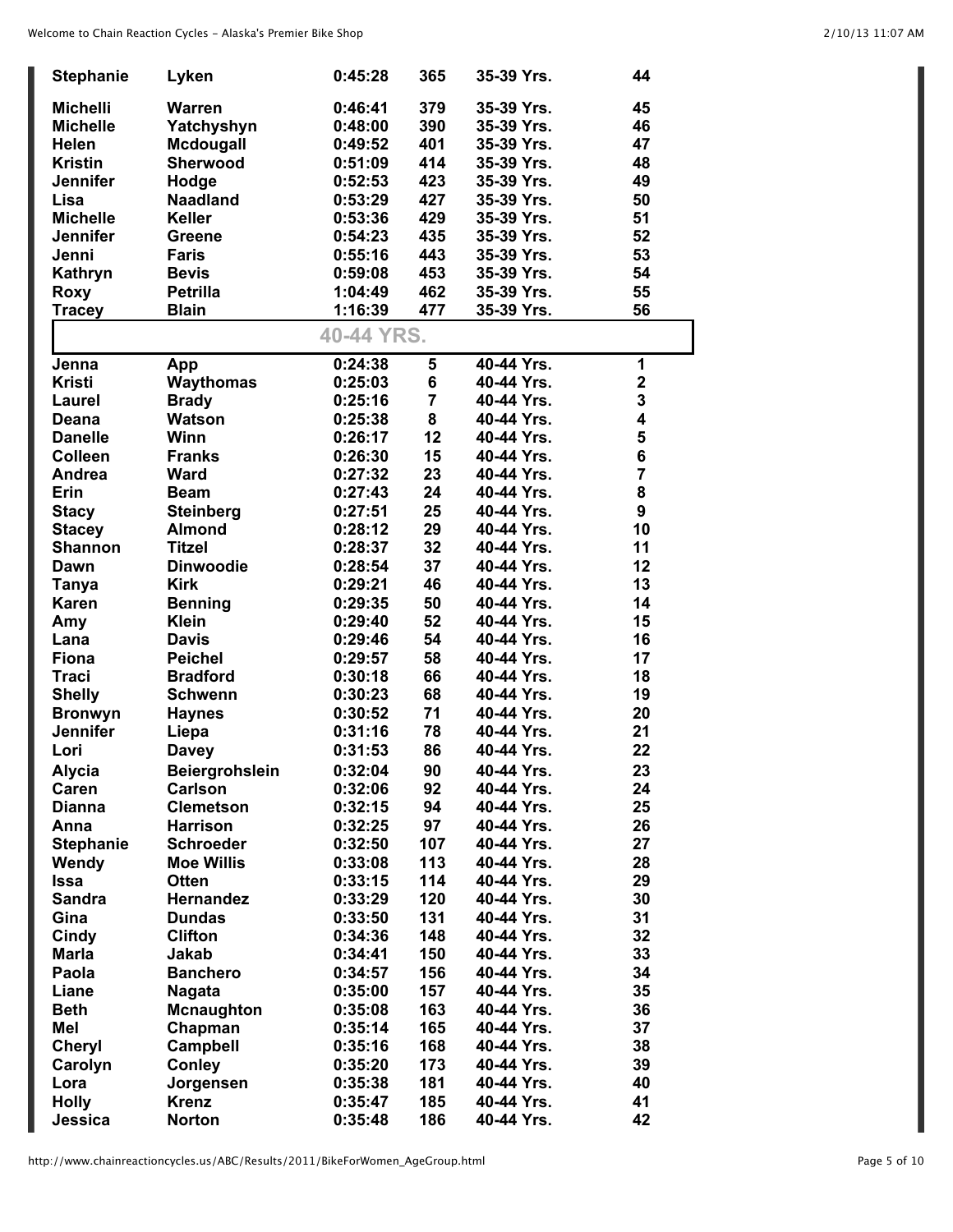| Carla            | Goldberg            | 0:35:52    | 187 | 40-44 Yrs. | 43          |
|------------------|---------------------|------------|-----|------------|-------------|
| Anita            | Johnson             | 0:36:08    | 196 | 40-44 Yrs. | 44          |
| Kimberly         | <b>Buskirk</b>      | 0:36:14    | 201 | 40-44 Yrs. | 45          |
| <b>Cheryl</b>    | <b>Duda</b>         | 0:36:57    | 220 | 40-44 Yrs. | 46          |
| <b>Valarie</b>   | Coscia              | 0:37:25    | 231 | 40-44 Yrs. | 47          |
| <b>Jennifer</b>  | Wingard             | 0:37:37    | 236 | 40-44 Yrs. | 48          |
| Jenny            | Kimball             | 0:37:45    | 239 | 40-44 Yrs. | 49          |
| Roxanne          | <b>Brandenburg</b>  | 0:38:07    | 244 | 40-44 Yrs. | 50          |
| <b>Christine</b> | <b>Roalofs</b>      | 0:39:08    | 264 | 40-44 Yrs. | 51          |
| <b>Maria</b>     | <b>Robinson</b>     | 0:39:19    | 265 | 40-44 Yrs. | 52          |
| <b>Susan</b>     | <b>Halvor</b>       | 0:39:22    | 267 | 40-44 Yrs. | 53          |
| Jonel            | <b>Schenk</b>       | 0:39:41    | 273 | 40-44 Yrs. | 54          |
| <b>Katie</b>     | Gibson              | 0:40:02    | 280 | 40-44 Yrs. | 55          |
| <b>Dale</b>      | Kodama              | 0:40:41    | 289 | 40-44 Yrs. | 56          |
| <b>Stephanie</b> | <b>Mcshane</b>      | 0:40:41    | 290 | 40-44 Yrs. | 57          |
| Laurie           | <b>Difrancesco</b>  | 0:41:05    | 301 | 40-44 Yrs. | 58          |
| <b>Darla</b>     | <b>Jones</b>        | 0:41:41    | 305 | 40-44 Yrs. | 59          |
| <b>Valerie</b>   | <b>Flynn</b>        | 0:41:45    | 306 | 40-44 Yrs. | 60          |
| Laura            | <b>Bedard</b>       | 0:41:58    | 310 | 40-44 Yrs. | 61          |
| <b>Tanya</b>     | <b>Engle</b>        | 0:42:24    | 316 | 40-44 Yrs. | 62          |
| Kathryn          | Winsor              | 0:42:27    | 317 | 40-44 Yrs. | 63          |
| <b>Charlene</b>  | Hampton             | 0:42:29    | 318 | 40-44 Yrs. | 64          |
| Leann            | Welker              | 0:43:01    | 326 | 40-44 Yrs. | 65          |
| Audra            | <b>Hunt</b>         | 0:43:35    | 336 | 40-44 Yrs. | 66          |
| Candy            | <b>Petrarca</b>     | 0:44:45    | 352 | 40-44 Yrs. | 67          |
| <b>Monica</b>    | <b>Martin</b>       | 0:45:03    | 357 | 40-44 Yrs. | 68          |
| <b>Denise</b>    | <b>Demetree</b>     | 0:45:10    | 359 | 40-44 Yrs. | 69          |
| <b>Naomi</b>     | Zurba               | 0:45:11    | 360 | 40-44 Yrs. | 70          |
| <b>Cheryl</b>    | <b>Armbrust</b>     | 0:45:27    | 364 | 40-44 Yrs. | 71          |
| <b>Richelle</b>  | Jungwirth           | 0:45:39    | 369 | 40-44 Yrs. | 72          |
| <b>Mary</b>      | <b>Banaszak</b>     | 0:45:59    | 372 | 40-44 Yrs. | 73          |
| <b>Karen</b>     | <b>Simmons</b>      | 0:47:00    | 381 | 40-44 Yrs. | 74          |
| Anne             | <b>Fontana</b>      | 0:47:16    | 385 | 40-44 Yrs. | 75          |
| Gloria           | <b>Hernandez</b>    | 0:48:15    | 392 | 40-44 Yrs. | 76          |
| <b>Patricia</b>  | Wade                | 0:48:44    | 394 | 40-44 Yrs. | 77          |
| Jocelyn          | <b>Payne</b>        | 0:49:30    | 395 | 40-44 Yrs. | 78          |
| <b>Katrina</b>   | <b>Moss</b>         | 0:49:47    | 399 | 40-44 Yrs. | 79          |
| Barb             | Williams            | 0:50:16    | 403 | 40-44 Yrs. | 80          |
| <b>Nellie</b>    | <b>Schroder</b>     | 0:50:57    | 410 | 40-44 Yrs. | 81          |
| Cara             | <b>Bethe</b>        | 0:51:22    | 415 | 40-44 Yrs. | 82          |
| Wendy            | <b>Pallozzi</b>     | 0:51:23    | 416 | 40-44 Yrs. | 83          |
| Laura            | Hogan               | 0:51:47    | 419 | 40-44 Yrs. | 84          |
| <b>Tuyet</b>     | <b>Smallwood</b>    | 0:51:52    | 420 | 40-44 Yrs. | 85          |
| <b>Kirstin</b>   | <b>Enanoria</b>     | 0:54:58    | 441 | 40-44 Yrs. | 86          |
| <b>Vicki</b>     | <b>Schrader</b>     | 0:56:02    | 444 | 40-44 Yrs. | 87          |
| <b>Arline</b>    | Hill                | 0:56:11    | 445 | 40-44 Yrs. | 88          |
| Kate             | <b>Sarber</b>       | 0:57:38    | 449 | 40-44 Yrs. | 89          |
| Lisa             | <b>Earnhart</b>     | 1:01:44    | 458 | 40-44 Yrs. | 90          |
| Lara             | <b>Madden</b>       | 1:08:52    | 471 | 40-44 Yrs. | 91          |
|                  |                     | 45-49 YRS. |     |            |             |
| <b>Darcy</b>     | <b>Davis</b>        | 0:26:23    | 13  | 45-49 Yrs. | 1           |
| <b>Nancy</b>     | <b>Meade-Miller</b> | 0:26:35    | 17  | 45-49 Yrs. | $\mathbf 2$ |
| <b>Jackie</b>    | <b>Minge</b>        | 0:27:16    | 19  | 45-49 Yrs. | 3           |
| <b>Kelly</b>     | Van Hoek            | 0:27:21    | 21  | 45-49 Yrs. | 4           |
| <b>Janet</b>     | <b>Mamikunian</b>   | 0:28:40    | 33  | 45-49 Yrs. | 5           |
| <b>Dianne</b>    | <b>Prince</b>       | 0:28:46    | 35  | 45-49 Yrs. | 6           |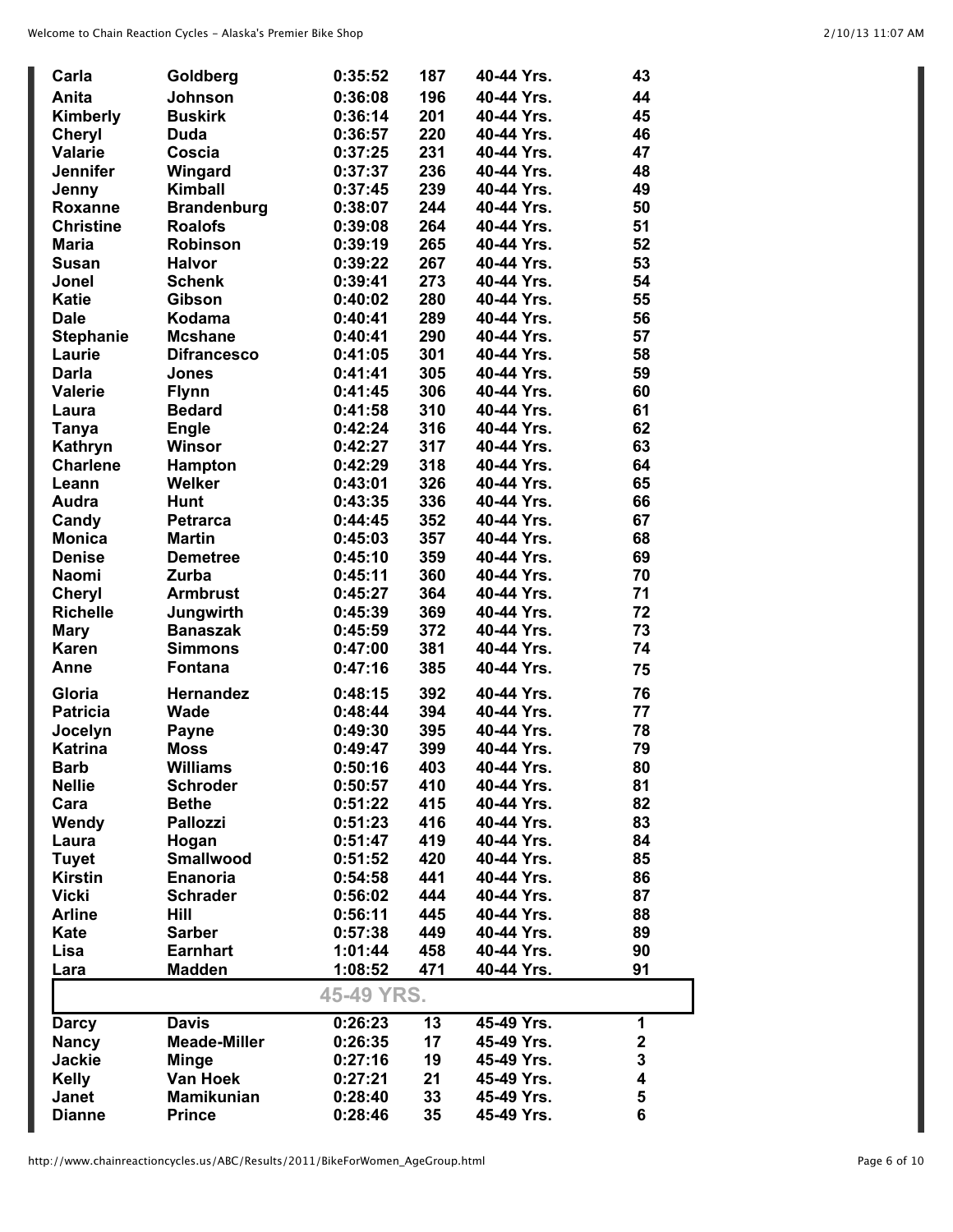| Pam               | <b>Todd</b>             | 0:28:50    | 36           | 45-49 Yrs. | 7                       |
|-------------------|-------------------------|------------|--------------|------------|-------------------------|
| Veronica          | Vania                   | 0:29:07    | 42           | 45-49 Yrs. | 8                       |
| Angela            | Conroy                  | 0:29:32    | 49           | 45-49 Yrs. | 9                       |
| <b>Trude</b>      | Rylandsholm             | 0:30:10    | 63           | 45-49 Yrs. | 10                      |
| <b>Tina</b>       | <b>Mcmaster-Goering</b> | 0:30:41    | 69           | 45-49 Yrs. | 11                      |
| <b>Bobbie</b>     | <b>Redinius</b>         | 0:31:07    | 74           | 45-49 Yrs. | 12                      |
| Pam               | <b>Tittle</b>           | 0:31:14    | 77           | 45-49 Yrs. | 13                      |
| Liisa             | <b>Morrison</b>         | 0:31:40    | 81           | 45-49 Yrs. | 14                      |
| Janus             | <b>Reyes</b>            | 0:31:50    | 84           | 45-49 Yrs. | 15                      |
| <b>Charmaine</b>  | <b>Holt</b>             | 0:31:54    | 87           | 45-49 Yrs. | 16                      |
| Cindy             | <b>Freistone</b>        | 0:32:42    | 105          | 45-49 Yrs. | 17                      |
| Lora              | <b>Reinbold</b>         | 0:32:53    | 108          | 45-49 Yrs. | 18                      |
| Kathy             | <b>Seybert</b>          | 0:33:01    | 109          | 45-49 Yrs. | 19                      |
| <b>Jennifer</b>   | <b>Mckinnon</b>         | 0:33:23    | 118          | 45-49 Yrs. | 20                      |
| <b>Nadine</b>     | Price-schruefer         | 0:33:35    | 125          | 45-49 Yrs. | 21                      |
| Janice            | Koval                   | 0:33:36    | 126          | 45-49 Yrs. | 22                      |
| <b>Sheila</b>     | <b>Reilly</b>           | 0:34:11    | 137          | 45-49 Yrs. | 23                      |
| Jamie             | <b>Elswick</b>          | 0:34:29    | 144          | 45-49 Yrs. | 24                      |
| <b>Sue</b>        | Lewis                   | 0:34:33    | 145          | 45-49 Yrs. | 25                      |
| Donna             | <b>Keese</b>            | 0:34:56    | 154          | 45-49 Yrs. | 26                      |
| <b>Carmencita</b> | Palma                   | 0:35:19    | 170          | 45-49 Yrs. | 27                      |
| <b>Christina</b>  | Young                   | 0:35:37    | 179          | 45-49 Yrs. | 28                      |
| Lynnete           | <b>Warren</b>           | 0:35:56    | 192          | 45-49 Yrs. | 29                      |
| <b>Catherine</b>  | Coon                    | 0:36:26    | 207          | 45-49 Yrs. | 30                      |
| Lori              | <b>Gonzalez</b>         | 0:36:30    | 211          | 45-49 Yrs. | 31                      |
| <b>Sandra</b>     | <b>Harley</b>           | 0:36:35    | 215          | 45-49 Yrs. | 32                      |
| <b>Kathleen</b>   | Judy                    | 0:37:53    | 241          | 45-49 Yrs. | 33                      |
| <b>Deb</b>        | <b>Bushnell</b>         | 0:38:04    | 243          | 45-49 Yrs. | 34                      |
| Cynthia           | <b>Jicinsky</b>         | 0:38:38    | 253          | 45-49 Yrs. | 35                      |
| <b>Debbi</b>      | <b>Heinen</b>           | 0:38:53    | 259          | 45-49 Yrs. | 36                      |
| Anita             | Wright                  | 0:39:34    | 271          | 45-49 Yrs. | 37                      |
| <b>Kim</b>        | <b>Brown</b>            | 0:40:39    | 286          | 45-49 Yrs. | 38                      |
| <b>Michele</b>    | <b>Murphy</b>           | 0:42:20    | 314          | 45-49 Yrs. | 39                      |
| <b>Kathleen</b>   | <b>Adams</b>            | 0:42:31    | 319          | 45-49 Yrs. | 40                      |
| <b>Christina</b>  | Holmgren                | 0:43:02    | 327          | 45-49 Yrs. | 41                      |
| <b>Hilde</b>      | Odegaard                | 0:43:19    | 333          | 45-49 Yrs. | 42                      |
| Gail              | <b>Hoefler</b>          | 0:43:38    | 337          | 45-49 Yrs. | 43                      |
| <b>Penelope</b>   | <b>Fairbanks</b>        | 0:43:41    | 339          | 45-49 Yrs. | 44                      |
| <b>Denise</b>     | <b>Trujillo</b>         | 0:44:06    | 346          | 45-49 Yrs. | 45                      |
| Lisa              | Weimer                  | 0:45:34    | 366          | 45-49 Yrs. | 46                      |
| Jamie             | <b>Simes</b>            | 0:47:19    | 386          | 45-49 Yrs. | 47                      |
| <b>Tiffani</b>    | <b>Bolin</b>            | 0:47:43    | 388          | 45-49 Yrs. | 48                      |
| <b>Molly</b>      | <b>Connelly</b>         | 0:48:34    | 393          | 45-49 Yrs. | 49                      |
| Jodi              | <b>Walton</b>           | 0:50:50    | 408          | 45-49 Yrs. | 50                      |
| Jolene            | Hotho                   | 0:51:06    | 413          | 45-49 Yrs. | 51                      |
| <b>Charmaine</b>  | <b>Timmons</b>          | 0:52:24    | 421          | 45-49 Yrs. | 52                      |
| <b>Deborah</b>    | <b>Pratt</b>            | 0:53:55    | 431          | 45-49 Yrs. | 53                      |
| <b>Barbara</b>    | Kelly                   | 0:54:47    | 439          | 45-49 Yrs. | 54                      |
| <b>Mary</b>       | Janis                   | 0:57:42    | 450          | 45-49 Yrs. | 55                      |
| <b>Krissell</b>   | <b>Crandall</b>         | 1:01:11    | 455          | 45-49 Yrs. | 56                      |
| Linda             | <b>Edwards</b>          | 1:03:17    | 460          | 45-49 Yrs. | 57                      |
| <b>Kristine</b>   | <b>Unruh</b>            | 1:14:30    | 475          | 45-49 Yrs. | 58                      |
| <b>Tricia</b>     | <b>Grenier</b>          | 1:18:02    | 478          | 45-49 Yrs. | 59                      |
|                   |                         | 50-54 YRS. |              |            |                         |
| <b>Sheryl</b>     | Loan                    | 0:23:33    | $\mathbf{2}$ | 50-54 Yrs. | 1                       |
| <b>Natasha</b>    | <b>Bergt</b>            | 0:25:52    | 10           | 50-54 Yrs. | $\overline{\mathbf{2}}$ |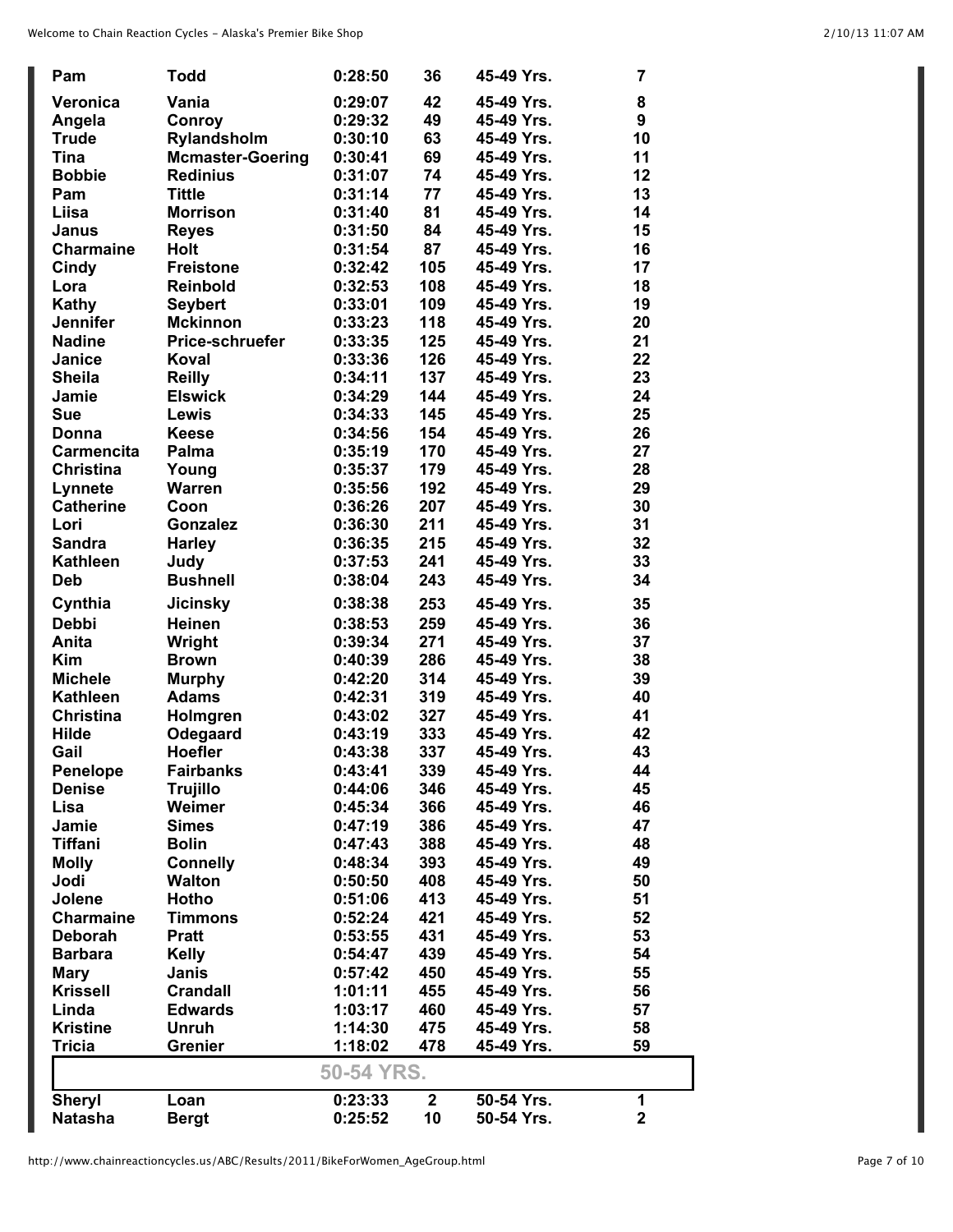| <b>Trish</b>     | <b>Jenkins</b>          | 0:29:48    | 56  | 50-54 Yrs. | 3              |
|------------------|-------------------------|------------|-----|------------|----------------|
| <b>Mary</b>      | <b>Krysinski</b>        | 0:30:12    | 64  | 50-54 Yrs. | 4              |
| Donna            | <b>Gryder-boutet</b>    | 0:30:14    | 65  | 50-54 Yrs. | 5              |
| Andrea           | <b>Tesch</b>            | 0:30:56    | 72  | 50-54 Yrs. | 6              |
| Cindy            | Cooper                  | 0:30:59    | 73  | 50-54 Yrs. | $\overline{7}$ |
| <b>Terri</b>     | <b>Morganson</b>        | 0:32:31    | 99  | 50-54 Yrs. | 8              |
| Joanna           | <b>Reast</b>            | 0:32:32    | 101 | 50-54 Yrs. | 9              |
| <b>Bonnie</b>    | Wanat                   | 0:32:34    | 104 | 50-54 Yrs. | 10             |
| <b>Tricia</b>    | <b>Perkins</b>          | 0:33:16    | 115 | 50-54 Yrs. | 11             |
| <b>Marcia</b>    | <b>Davis</b>            | 0:33:33    | 122 | 50-54 Yrs. | 12             |
| <b>Jennifer</b>  | <b>Tabor</b>            | 0:33:42    | 128 | 50-54 Yrs. | 13             |
| <b>Janet</b>     | <b>Thibert</b>          | 0:33:49    | 130 | 50-54 Yrs. | 14             |
| <b>Maureen</b>   | Haggblom                | 0:34:22    | 141 | 50-54 Yrs. | 15             |
| Cindy            | Kupczynski              | 0:35:05    | 162 | 50-54 Yrs. | 16             |
| <b>Catherine</b> | <b>Xavier</b>           | 0:35:32    | 177 | 50-54 Yrs. | 17             |
| <b>Susan</b>     | Guinn                   | 0:35:32    | 178 | 50-54 Yrs. | 18             |
| <b>Ellen</b>     | <b>Burnett</b>          | 0:35:46    | 183 | 50-54 Yrs. | 19             |
| Gloria           | <b>Menzel</b>           | 0:36:09    | 197 | 50-54 Yrs. | 20             |
| Cathy            | Egan                    | 0:36:21    | 204 | 50-54 Yrs. | 21             |
| Tami             | Wheeler                 | 0:36:24    | 206 | 50-54 Yrs. | 22             |
| Dona             | <b>Endsley</b>          | 0:36:33    | 213 | 50-54 Yrs. | 23             |
| <b>Mary</b>      | <b>Lammers</b>          | 0:37:09    | 223 | 50-54 Yrs. | 24             |
| <b>Patricia</b>  | <b>Neptune</b>          | 0:37:23    | 230 | 50-54 Yrs. | 25             |
| <b>Nancy</b>     | <b>Murphy</b>           | 0:37:39    | 237 | 50-54 Yrs. | 26             |
| Julie            | <b>Baniky-hennessey</b> | 0:38:18    | 246 | 50-54 Yrs. | 27             |
| Lynn             | <b>Hallford</b>         | 0:38:26    | 249 | 50-54 Yrs. | 28             |
| <b>Barbara</b>   | <b>Kagerer</b>          | 0:38:39    | 254 | 50-54 Yrs. | 29             |
| Sue              | <b>Parry</b>            | 0:38:55    | 260 | 50-54 Yrs. | 30             |
| Peggy            | <b>Martinez</b>         | 0:39:22    | 268 | 50-54 Yrs. | 31             |
| <b>Therese</b>   | <b>Foley</b>            | 0:40:05    | 281 | 50-54 Yrs. | 32             |
| Pam              | Frank                   | 0:40:12    | 282 | 50-54 Yrs. | 33             |
| Kathy            | <b>Keck</b>             | 0:40:35    | 285 | 50-54 Yrs. | 34             |
| <b>Trish</b>     | Lacey                   | 0:40:59    | 298 | 50-54 Yrs. | 35             |
| Luann            | <b>Piccard</b>          | 0:41:03    | 299 | 50-54 Yrs. | 36             |
| Leslie           | <b>Johnson</b>          | 0:41:03    | 300 | 50-54 Yrs. | 37             |
| <b>Summer</b>    | <b>Sauve</b>            | 0:41:23    | 302 | 50-54 Yrs. | 38             |
| Judith           | Williamson              | 0:41:45    | 307 | 50-54 Yrs. | 39             |
| Tina             | Tomsen                  | 0:42:22    | 315 | 50-54 Yrs. | 40             |
| Carol            | <b>Gaskins</b>          | 0:42:54    | 325 | 50-54 Yrs. | 41             |
| <b>Susan</b>     | <b>Schafer</b>          | 0:44:26    | 350 | 50-54 Yrs. | 42             |
| <b>Teresa</b>    | Paton                   | 0:44:59    | 356 | 50-54 Yrs. | 43             |
| Judy             | Kitagawa                | 0:45:08    | 358 | 50-54 Yrs. | 44             |
| <b>Mary</b>      | <b>Waltz</b>            | 0:45:58    | 371 | 50-54 Yrs. | 45             |
| Jean             | <b>Moran</b>            | 0:46:02    | 373 | 50-54 Yrs. | 46             |
| <b>Cheryl</b>    | Hannon                  | 0:46:36    | 377 | 50-54 Yrs. | 47             |
| <b>Kelly</b>     | <b>Heithold</b>         | 0:46:53    | 380 | 50-54 Yrs. | 48             |
| <b>Deedee</b>    | <b>Brandeberry</b>      | 0:47:03    | 382 | 50-54 Yrs. | 49             |
| Rosa             | Guerra                  | 0:47:26    | 387 | 50-54 Yrs. | 50             |
| <b>Belinda</b>   | <b>Sessions</b>         | 0:49:34    | 397 | 50-54 Yrs. | 51             |
| <b>Elaine</b>    | <b>Hulse</b>            | 0:53:07    | 424 | 50-54 Yrs. | 52             |
| <b>Deb</b>       | Deprospero              | 0:54:11    | 434 | 50-54 Yrs. | 53             |
| <b>Margaret</b>  | <b>Beck</b>             | 0:54:27    | 437 | 50-54 Yrs. | 54             |
| <b>Mary</b>      | Pflughoft               | 1:05:16    | 464 | 50-54 Yrs. | 55             |
| Paula            | <b>Strom</b>            | 1:18:33    | 479 | 50-54 Yrs. | 56             |
|                  |                         | 55-59 YRS. |     |            |                |
| <b>Margaret</b>  | <b>Hillhouse</b>        | 0:27:53    | 26  | 55-59 Yrs. | 1              |

L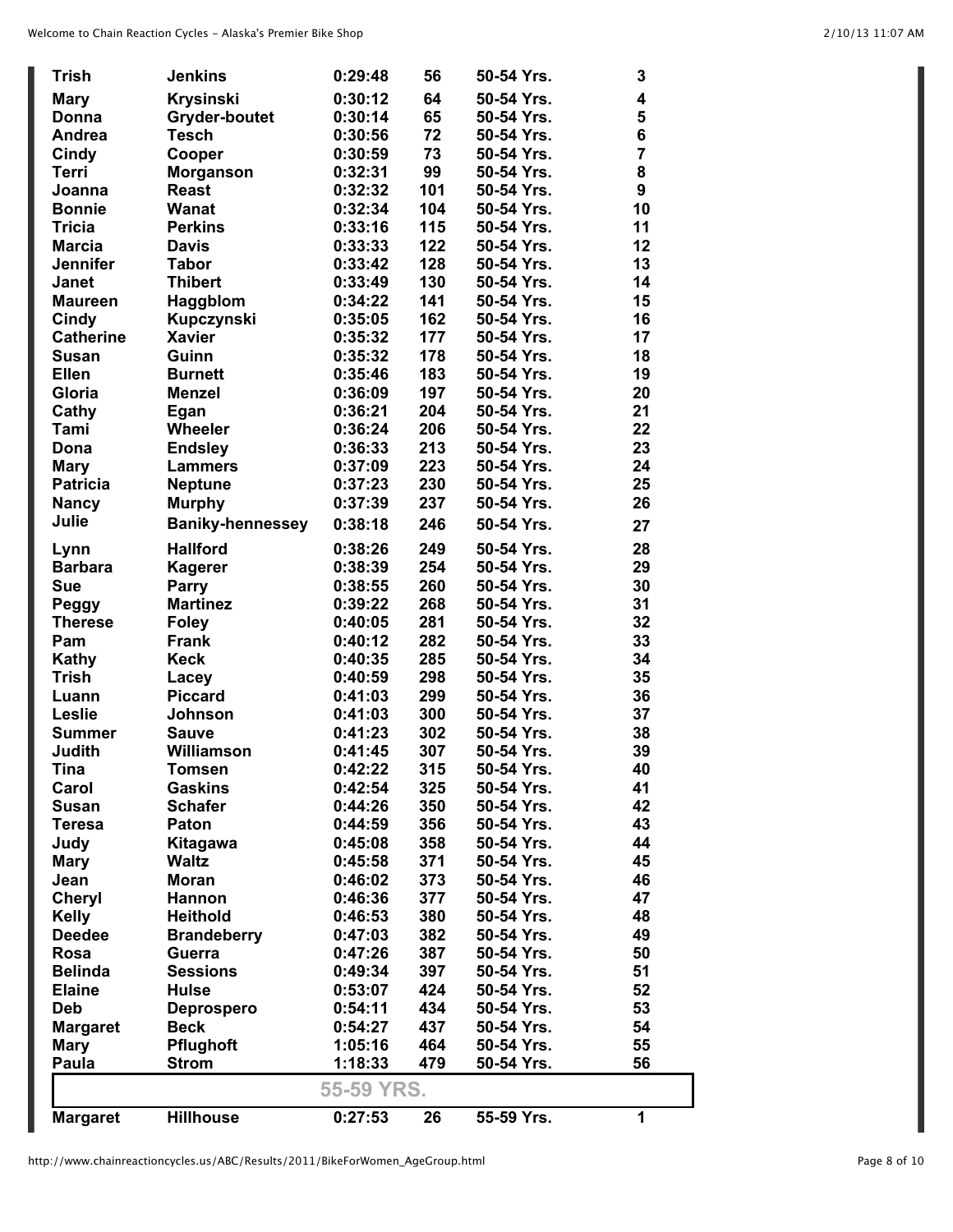| <b>Margaret</b> | <b>Fitzgerald</b>   | 0:28:41    | 34  | 55-59 Yrs. | $\mathbf{2}$            |
|-----------------|---------------------|------------|-----|------------|-------------------------|
| <b>Chris</b>    | <b>Broda</b>        | 0:29:09    | 43  | 55-59 Yrs. | 3                       |
| Siri            | <b>Moss</b>         | 0:29:23    | 47  | 55-59 Yrs. | $\overline{\mathbf{4}}$ |
| <b>Pamela</b>   | Cassidy             | 0:30:00    | 59  | 55-59 Yrs. | 5                       |
| <b>Lesley</b>   | Yamauchi            | 0:30:07    | 61  | 55-59 Yrs. | 6                       |
| <b>Cindy</b>    | <b>Hendel</b>       | 0:30:20    | 67  | 55-59 Yrs. | $\overline{7}$          |
| Maggi           | <b>Arend</b>        | 0:31:47    | 83  | 55-59 Yrs. | 8                       |
| <b>Sally</b>    | Timp                | 0:32:07    | 93  | 55-59 Yrs. | 9                       |
| Karla           | <b>Welch</b>        | 0:32:19    | 95  | 55-59 Yrs. | 10                      |
| <b>Karen</b>    | <b>Oakley</b>       | 0:32:48    | 106 | 55-59 Yrs. | 11                      |
| <b>Sarah</b>    | Kleedehn            | 0:34:08    | 136 | 55-59 Yrs. | 12                      |
| <b>Margaret</b> | <b>Volz</b>         | 0:34:15    | 138 | 55-59 Yrs. | 13                      |
| <b>Mary Ann</b> | Chrisholm           | 0:34:33    | 146 | 55-59 Yrs. | 14                      |
| <b>Celia</b>    | <b>Rozen</b>        | 0:34:47    | 151 | 55-59 Yrs. | 15                      |
| <b>Valerie</b>  | <b>Rettmann</b>     | 0:35:00    | 158 | 55-59 Yrs. | 16                      |
| <b>Terry</b>    | <b>Slaven</b>       | 0:35:03    | 160 | 55-59 Yrs. | 17                      |
| Carol           | <b>Silva</b>        | 0:35:56    | 191 | 55-59 Yrs. | 18                      |
| <b>Trula</b>    | Acena               | 0:36:20    | 203 | 55-59 Yrs. | 19                      |
| Leslie          | Dean                | 0:36:38    | 216 | 55-59 Yrs. | 20                      |
| <b>Nancy</b>    | <b>Moses</b>        | 0:37:16    | 227 | 55-59 Yrs. | 21                      |
| Kathy           | <b>Mcarthur</b>     | 0:37:21    | 228 | 55-59 Yrs. | 22                      |
| <b>Janet</b>    | Hepplewhite         | 0:37:32    | 233 | 55-59 Yrs. | 23                      |
| <b>Kate</b>     | <b>Nixon</b>        | 0:37:58    | 242 | 55-59 Yrs. | 24                      |
| Joani           | Welch               | 0:38:19    | 247 | 55-59 Yrs. | 25                      |
| <b>Molly</b>    | <b>Mccammon</b>     | 0:38:56    | 261 | 55-59 Yrs. | 26                      |
| <b>Patrice</b>  | <b>Parker</b>       | 0:39:38    | 272 | 55-59 Yrs. | 27                      |
| <b>Pamela</b>   | Hayden              | 0:40:44    | 291 | 55-59 Yrs. | 28                      |
| <b>Kristy</b>   | <b>Grawunder</b>    | 0:40:52    | 293 | 55-59 Yrs. | 29                      |
| <b>Colleen</b>  | Newgaard            | 0:40:58    | 297 | 55-59 Yrs. | 30                      |
| <b>Patricia</b> | Welch               | 0:41:55    | 309 | 55-59 Yrs. | 31                      |
| <b>Alice</b>    | <b>Stacey</b>       | 0:43:34    | 335 | 55-59 Yrs. | 32                      |
| <b>Dede</b>     | <b>Schwartz</b>     | 0:43:38    | 338 | 55-59 Yrs. | 33                      |
| <b>Sheryl</b>   | Warmbold            | 0:44:08    | 347 | 55-59 Yrs. | 34                      |
| Cathy           | <b>Rezabeck</b>     | 0:54:06    | 433 | 55-59 Yrs. | 35                      |
| <b>Deborah</b>  | <b>Barto</b>        | 0:59:04    | 452 | 55-59 Yrs. | 36                      |
| Lorraine        | <b>Krueger</b>      | 1:21:49    | 482 | 55-59 Yrs. | 37                      |
|                 |                     | 60-64 YRS. |     |            |                         |
| <b>Harriet</b>  | <b>Paule</b>        | 0:33:03    | 112 | 60-64 Yrs. | 1                       |
| <b>Barbara</b>  | Wong                | 0:33:24    | 119 | 60-64 Yrs. | $\mathbf 2$             |
| <b>Barbara</b>  | <b>Caldwell</b>     | 0:33:53    | 132 | 60-64 Yrs. | 3                       |
| <b>Colleen</b>  | <b>Marinucci</b>    | 0:35:41    | 182 | 60-64 Yrs. | 4                       |
| Gail            | <b>Davidson</b>     | 0:35:54    | 189 | 60-64 Yrs. | 5                       |
| Caren           | <b>Barlowe</b>      | 0:36:15    | 202 | 60-64 Yrs. | 6                       |
| Meg             | Kurtagh             | 0:36:23    | 205 | 60-64 Yrs. | $\overline{7}$          |
| <b>Kathie</b>   | <b>Steele</b>       | 0:37:22    | 229 | 60-64 Yrs. | 8                       |
| Jeanne          | <b>Fischer</b>      | 0:38:40    | 255 | 60-64 Yrs. | $\boldsymbol{9}$        |
| <b>Helene</b>   | Wood                | 0:39:57    | 277 | 60-64 Yrs. | 10                      |
| <b>Nancy</b>    | <b>Walsh-robart</b> | 0:40:56    | 294 | 60-64 Yrs. | 11                      |
| <b>Valerie</b>  | Jokela              | 0:41:14    | 362 | 60-64 Yrs. | 12                      |
| <b>Sharon</b>   | <b>Merrell</b>      | 0:43:16    | 330 | 60-64 Yrs. | 13                      |
| <b>Beth</b>     | <b>Baker</b>        | 0:44:03    | 345 | 60-64 Yrs. | 14                      |
| Marj            | <b>Christoffers</b> | 0:45:12    | 361 | 60-64 Yrs. | 15                      |
| <b>Sheryl</b>   | <b>Norton</b>       | 0:54:25    | 436 | 60-64 Yrs. | 16                      |
| <b>Alice</b>    | <b>Campbell</b>     | 0:54:47    | 440 | 60-64 Yrs. | 17                      |
| <b>Vivian</b>   | <b>Underwood</b>    | 0:56:53    | 447 | 60-64 Yrs. | 18                      |
| <b>Debbie</b>   | <b>Barry</b>        | 1:12:06    | 474 | 60-64 Yrs. | 19                      |
|                 |                     |            |     |            |                         |